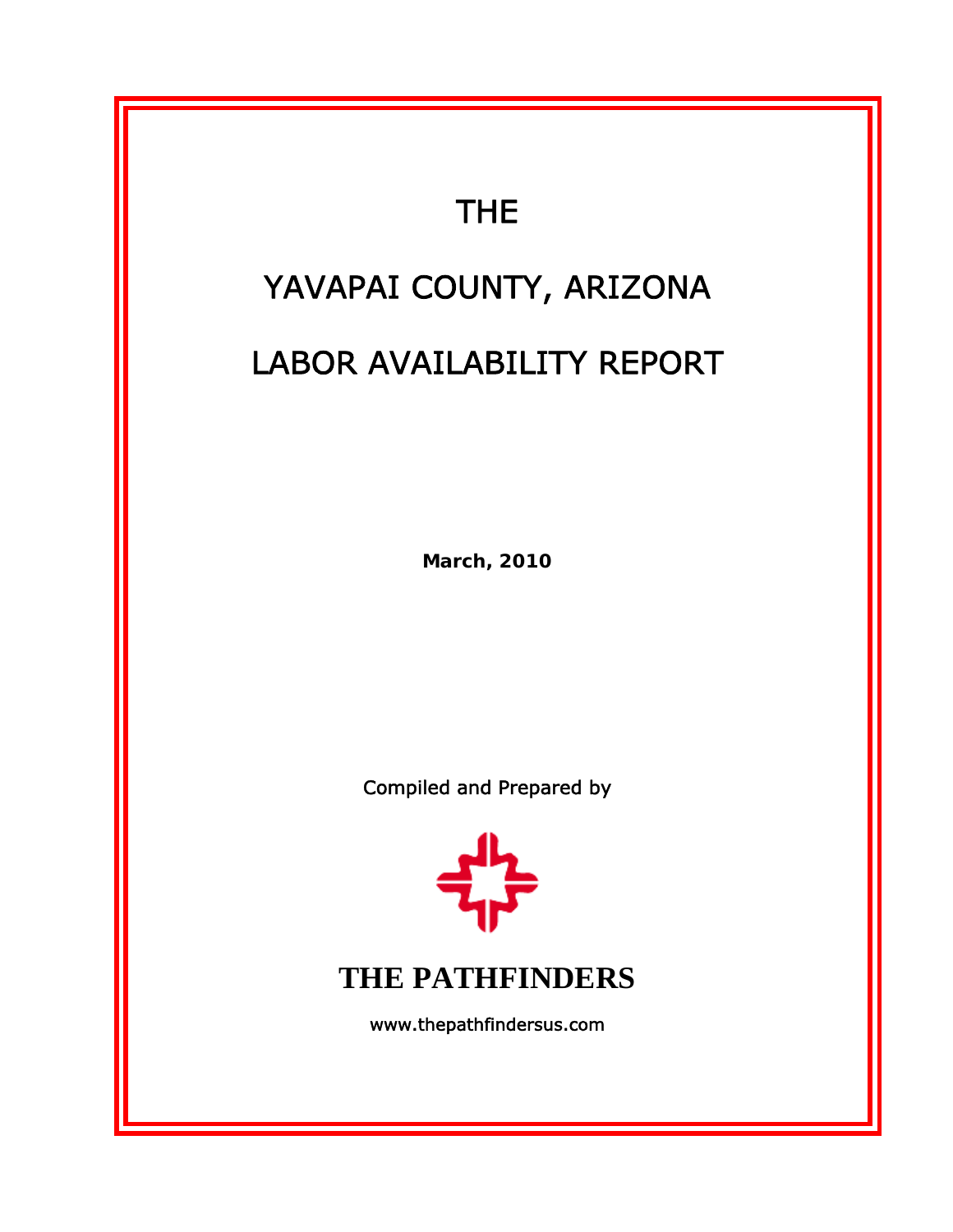#### TABLE OF CONTENTS

\_\_\_\_\_\_\_\_\_\_\_\_\_\_\_\_\_\_\_\_\_\_\_\_\_\_\_\_\_\_\_\_\_\_\_\_\_\_\_\_\_\_\_\_\_\_\_\_\_\_\_\_\_\_\_\_\_\_\_\_\_\_\_\_\_\_\_\_\_\_\_\_\_\_\_\_\_\_\_\_\_\_

| Ι.   |                |                                                             |  |
|------|----------------|-------------------------------------------------------------|--|
| II.  |                |                                                             |  |
| III. |                |                                                             |  |
| IV.  |                |                                                             |  |
| V.   |                | ASSESSMENT OF THE UNDEREMPLOYED WORKFORCE 5                 |  |
|      | Α.             |                                                             |  |
|      | <b>B.</b>      |                                                             |  |
|      | $C_{\cdot}$    |                                                             |  |
|      | D.             |                                                             |  |
| VI.  |                | ASSESSMENT OF THE UNEMPLOYED WORKFORCE 14                   |  |
|      | A.             | Individuals Who Would Consider Re-entering the Workforce 14 |  |
|      | <b>B.</b>      |                                                             |  |
| VII. |                | NATIONAL COMPARISONS OF UNDEREMPLOYED WORKFORCE 25          |  |
|      | Α.             |                                                             |  |
|      | <b>B.</b>      |                                                             |  |
|      | $\mathsf{C}$ . |                                                             |  |
|      |                |                                                             |  |

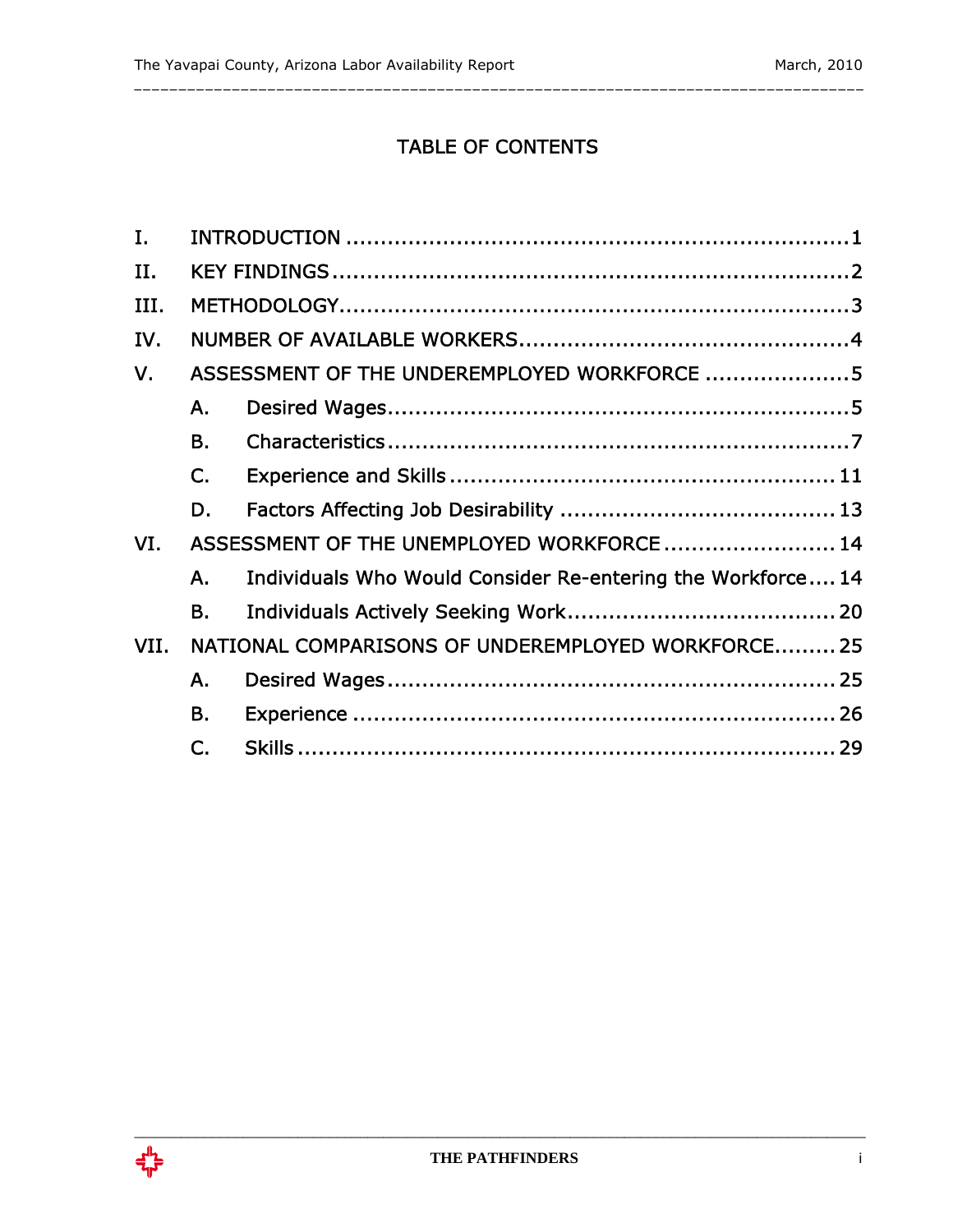#### INTRODUCTION

\_\_\_\_\_\_\_\_\_\_\_\_\_\_\_\_\_\_\_\_\_\_\_\_\_\_\_\_\_\_\_\_\_\_\_\_\_\_\_\_\_\_\_\_\_\_\_\_\_\_\_\_\_\_\_\_\_\_\_\_\_\_\_\_\_\_\_\_\_\_\_\_\_\_\_\_\_\_\_\_\_\_

The Pathfinders has employed its many years of experience in workforce assessments for corporate site-selection clients and civilian workforce assessments for the Department of Defense in locations that faced military base closures to produce this evaluation of the Yavapai County, Arizona area workforce. In site-selection projects, the question that most often drives the search is whether the candidate location has the workforce needed for a new or expanding operation; consequently, an analysis of an area's workforce became a key component of site searches conducted by The Pathfinders. Senior human resources executives from among corporate clients assisted in refining the methodology and report format.

While unemployed workers are a source considered in hiring, companies typically also staff a new operation with individuals who are working but who desire better jobs and who appear to possess the skills, education, and experience to qualify them for those better jobs. By that definition, those individuals can be considered "underemployed" and are identified as such in this report.

The Pathfinders was retained to quantify the extent to which both unemployment and underemployment exist in the Yavapai County area. This report also represents the objective and professional view of The Pathfinders with regard to workforce quality, availability, costs, experience and skills that a new or expanding employer can expect in the Yavapai County region.

**The information presented in this report has been developed independently of the client, and the client has not influenced the findings.** 

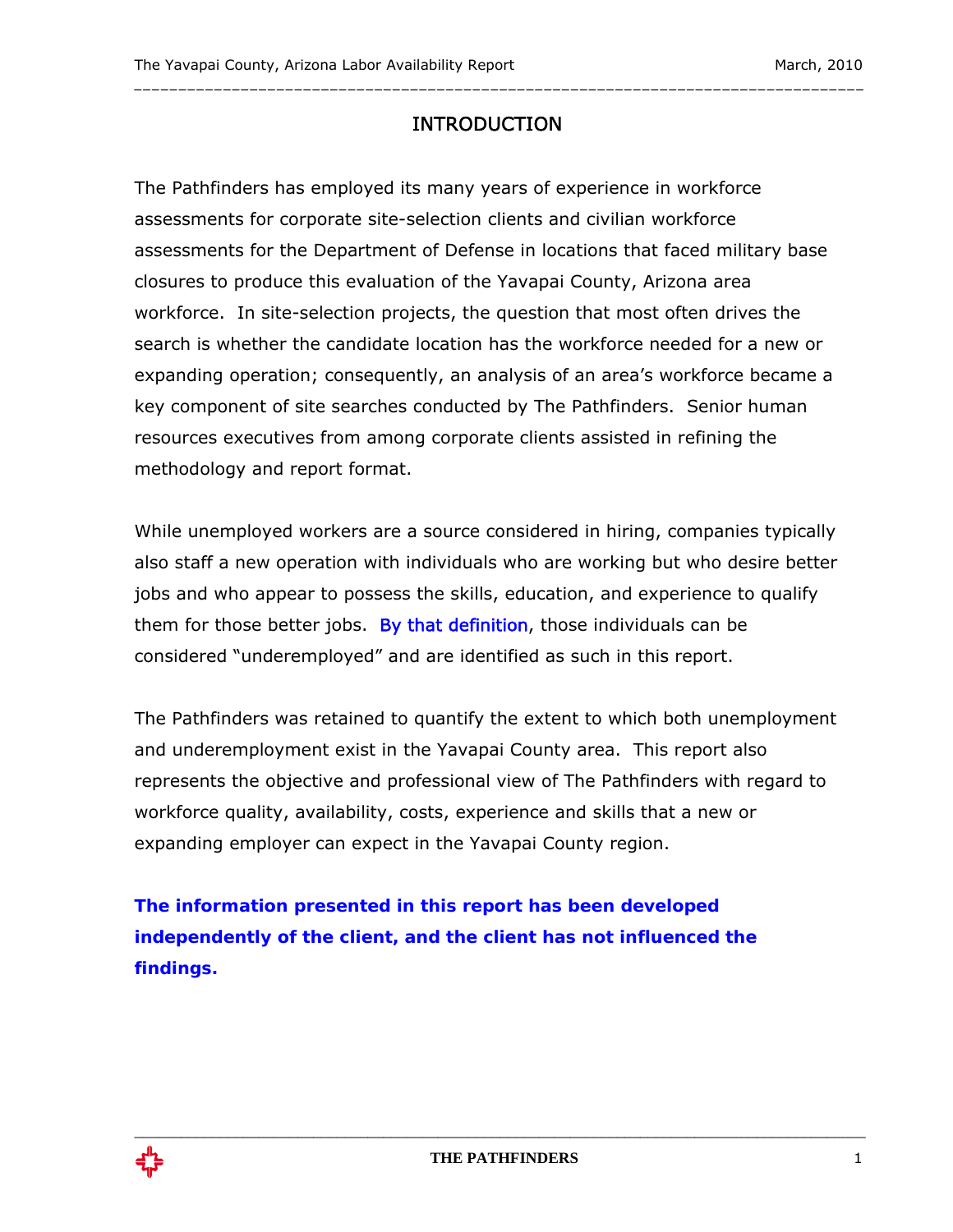#### KEY FINDINGS

\_\_\_\_\_\_\_\_\_\_\_\_\_\_\_\_\_\_\_\_\_\_\_\_\_\_\_\_\_\_\_\_\_\_\_\_\_\_\_\_\_\_\_\_\_\_\_\_\_\_\_\_\_\_\_\_\_\_\_\_\_\_\_\_\_\_\_\_\_\_\_\_\_\_\_\_\_\_\_\_\_\_

- The Yavapai County area, referred to in this report as the "labor shed", has a household population of approximately 211,800; a civilian labor force of approximately 98,900; and a pool of approximately 10,400 unemployed persons who are actively seeking work.
- The results of this survey indicate that a new or expanding employer will be able to attract employees from an additional pool of about 13,900 underemployed workers.
- The desired pay rates of the underemployed workers are somewhat reasonable when compared to their existing pay rates. The median current pay rate of the underemployed workers is \$16.90 per hour, and their median desired pay rate is \$20.47 per hour.
- The median desired pay rate of the unemployed workers who are actively seeking work is \$14.65 per hour.
- Survey results indicate 2% of the underemployed and 4% of unemployed, actively seeking work individuals have less than a high school degree.
- In addition to the underemployed and those unemployed individuals who are actively seeking work, survey results indicate approximately 1,000 unemployed individuals in the labor shed who are not actively seeking work but would consider re-entering the workforce.
- In total, the Yavapai County area has approximately 25,300 available workers for new or expanding businesses.

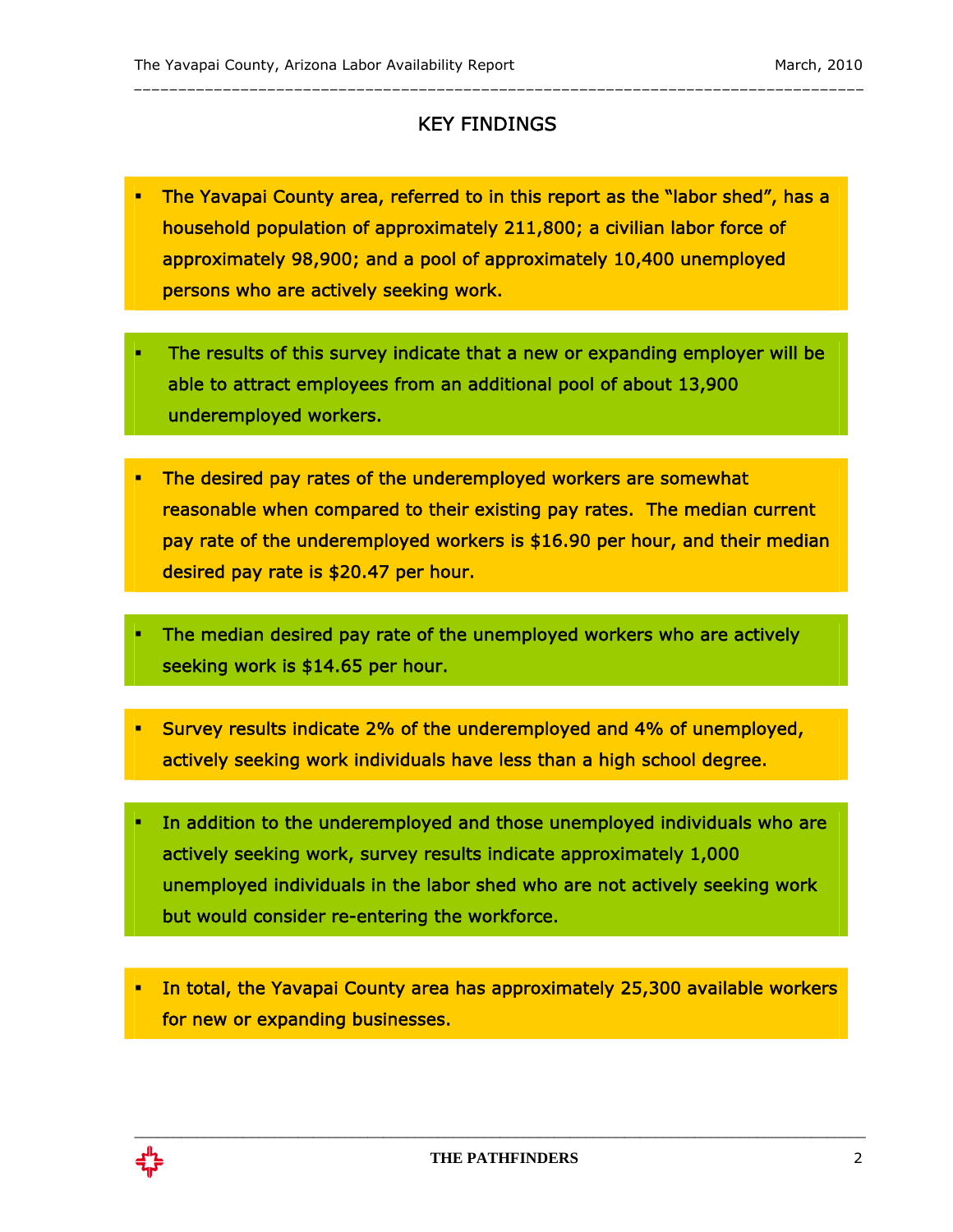#### METHODOLOGY

\_\_\_\_\_\_\_\_\_\_\_\_\_\_\_\_\_\_\_\_\_\_\_\_\_\_\_\_\_\_\_\_\_\_\_\_\_\_\_\_\_\_\_\_\_\_\_\_\_\_\_\_\_\_\_\_\_\_\_\_\_\_\_\_\_\_\_\_\_\_\_\_\_\_\_\_\_\_\_\_\_\_

The first step in assessing the workforce of the Yavapai County area was to determine the boundaries of the area to be assessed. To accomplish this task, The Pathfinders applied the same reasoning that would be used during a site search for a corporate client considering the area as a potential location. The Yavapai County survey area includes those locations from which workers might be drawn to a new employer and is referred to in this report as the "labor shed". This labor shed consists of Yavapai County, Arizona.

Selected online resources were used in this project. Additionally, The Pathfinders conducted interviews with individuals throughout the Yavapai County region. Those individuals were proportionally stratified across age, household income, and zip codes. The purpose of these surveys was to ascertain availability for work with a new employer; determine desired pay rates; and, collect information on such factors as age, education, commuting patterns, experience, and skills.

The data obtained as a result of those interviews enabled The Pathfinders to apply and employ a proprietary methodology that accurately determined the existence of underemployment and the quality and characteristics of both the underemployed and unemployed workers in the area. Further, The Pathfinders applied a proprietary process to the analysis of the data to correct for invalid responses. For example, those persons indicating they would take a new job but also indicating the desire for increased or decreased pay that is unreasonable are not included in the results.

It is important to note that companies making location decisions based upon these surveys have reported that when staffing actually began, the numbers reported by The Pathfinders proved to be accurate.

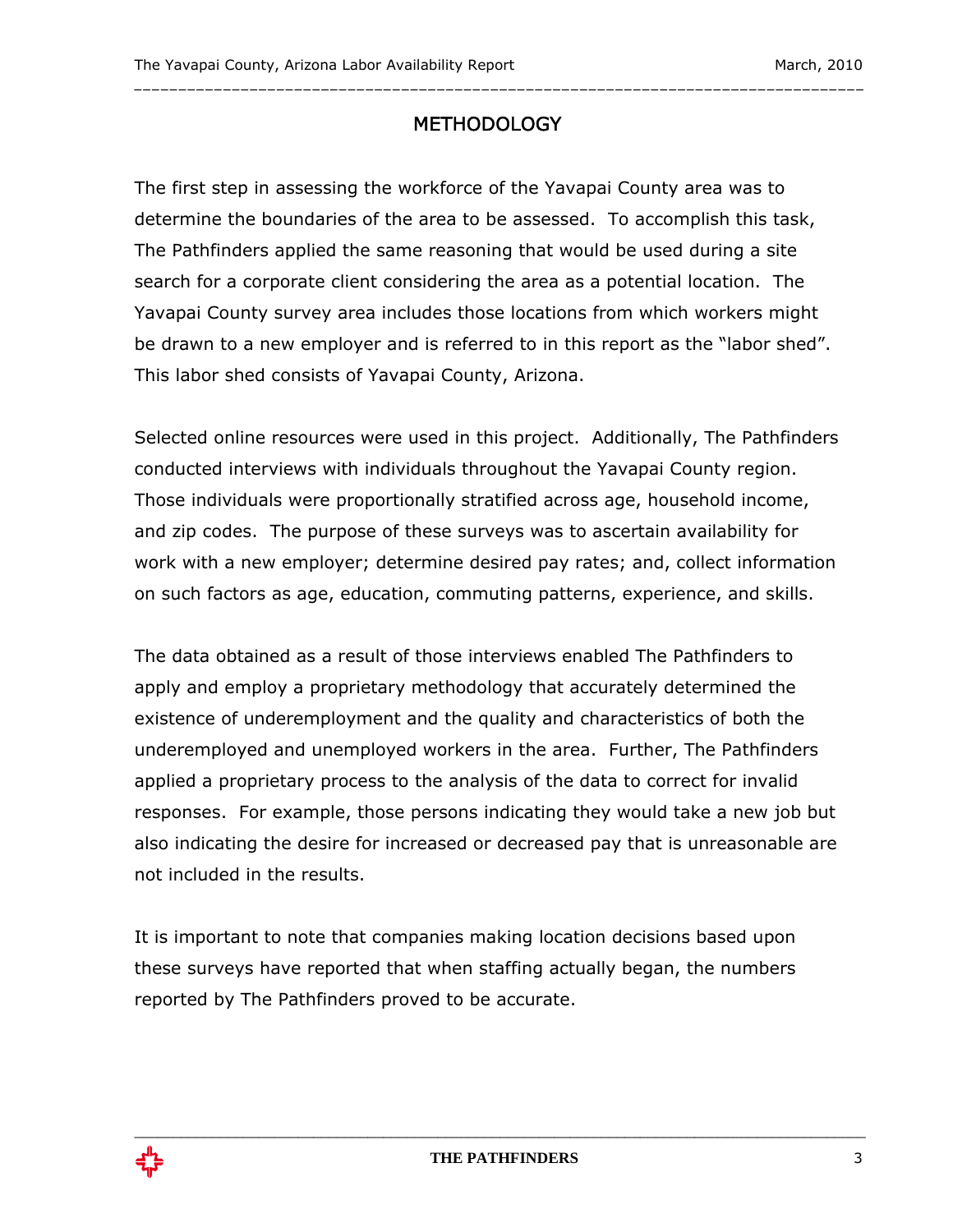### NUMBER OF AVAILABLE WORKERS The Yavapai County Area Labor Shed

\_\_\_\_\_\_\_\_\_\_\_\_\_\_\_\_\_\_\_\_\_\_\_\_\_\_\_\_\_\_\_\_\_\_\_\_\_\_\_\_\_\_\_\_\_\_\_\_\_\_\_\_\_\_\_\_\_\_\_\_\_\_\_\_\_\_\_\_\_\_\_\_\_\_\_\_\_\_\_\_\_\_

The Yavapai County area labor shed has a household population of approximately 211,800. The civilian labor force numbers approximately 98,900, and the labor shed contains approximately 10,400 unemployed people who are actively seeking work.

The results of this assessment determined that approximately 13,900 workers can be defined as underemployed: those individuals who are currently working but would take a better job if offered by a new or existing employer and who appear to possess the skills, education, and experience to qualify them to do so. Another 1,000 individuals would consider re-entering the workforce. Together with the unemployed, actively seeking work individuals, the Yavapai County area has approximately 25,300 available workers for new or existing employers.

#### TOTAL AVAILABLE WORKERS

| Number of underemployed workers                                                    | 13,900 |
|------------------------------------------------------------------------------------|--------|
| Number of unemployed, actively seeking work individuals                            | 10,400 |
| Number of unemployed individuals who are considering re-<br>entering the workforce | 1,000  |
| Total Number of Workers Available for Employers*                                   | 25,300 |

\* The reader is cautioned that, while the number of workers identified in the region, as well as their skills, experience, education, and costs, is accurate, all of those individuals may not be acceptable candidates for an employer. Their previous work records, stability, integrity, intelligence, appearance, and other factors are not considered in this report.

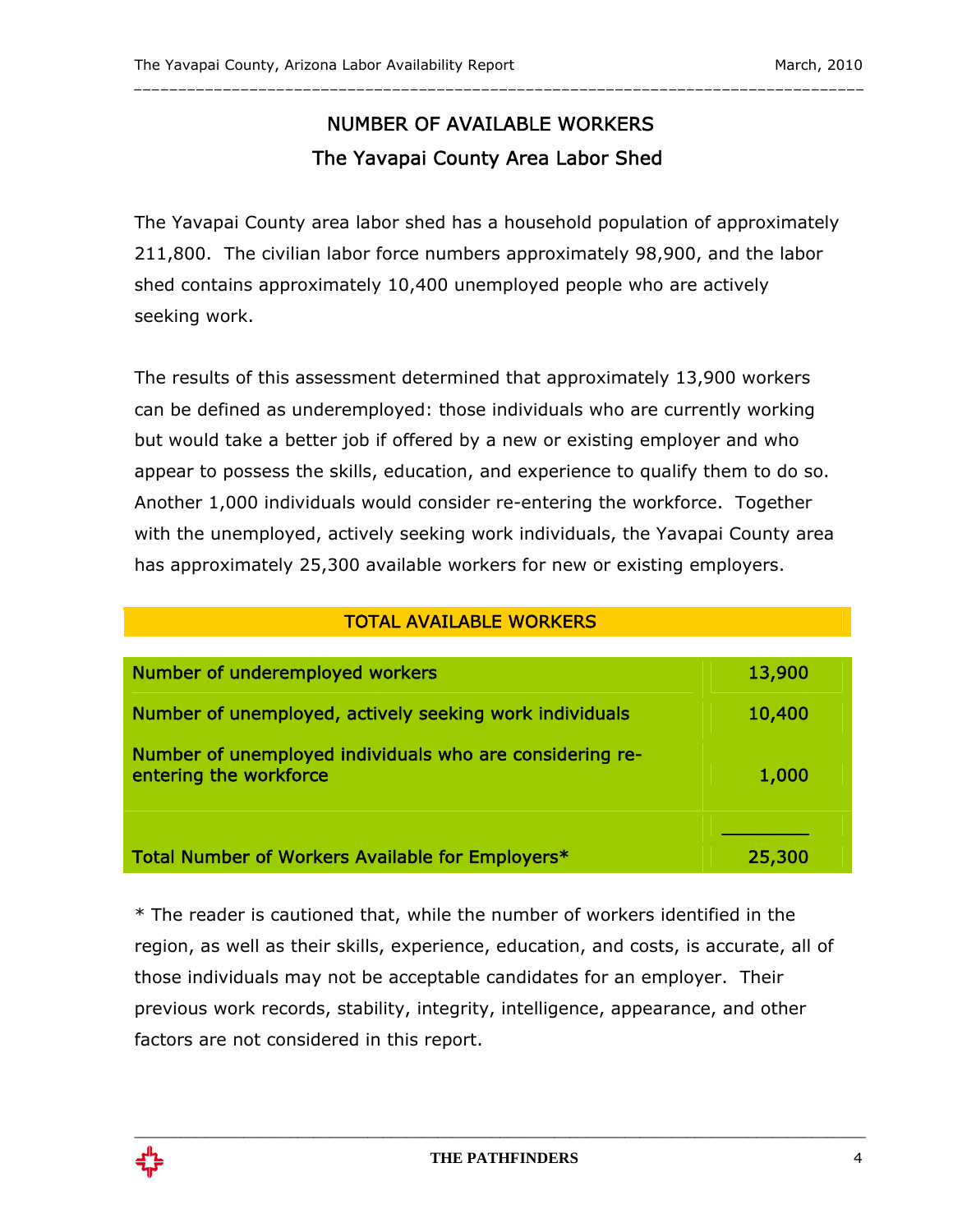### ASSESSMENT OF THE UNDEREMPLOYED WORKFORCE The Yavapai County Area Labor Shed

\_\_\_\_\_\_\_\_\_\_\_\_\_\_\_\_\_\_\_\_\_\_\_\_\_\_\_\_\_\_\_\_\_\_\_\_\_\_\_\_\_\_\_\_\_\_\_\_\_\_\_\_\_\_\_\_\_\_\_\_\_\_\_\_\_\_\_\_\_\_\_\_\_\_\_\_\_\_\_\_\_\_

The 13,900 underemployed workers identified in this report might also be termed "upgraders". They desire to move into an upgraded job and appear to possess the skills, education, and experience to enable them to do so. The following charts represent the desired pay rates of the underemployed individuals in the labor shed. Desired wages are shown by specific rates, range and percentiles.

| <b>Desired Pay Rate</b> | <b>Number Available</b> |
|-------------------------|-------------------------|
| \$9.99 or Less          | 800                     |
| $$10.00 - $11.99$       | 600                     |
| $$12.00 - $13.99$       | 1,800                   |
| $$14.00 - $15.99$       | 2,000                   |
| $$16.00 - $17.99$       | 400                     |
| $$18.00 - $19.99$       | 600                     |
| $$20.00 - $21.99$       | 2,400                   |
| $$22.00 - $23.99$       | 1,800                   |
| $$24.00 - $25.99$       | 2,400                   |
| $$26.00 - $27.99$       | 200                     |
| \$28.00 or More         | 900                     |

#### NUMBER OF UNDEREMPLOYED WORKERS AVAILABLE AT SPECIFIC WAGE RATES PER HOUR (rounded)

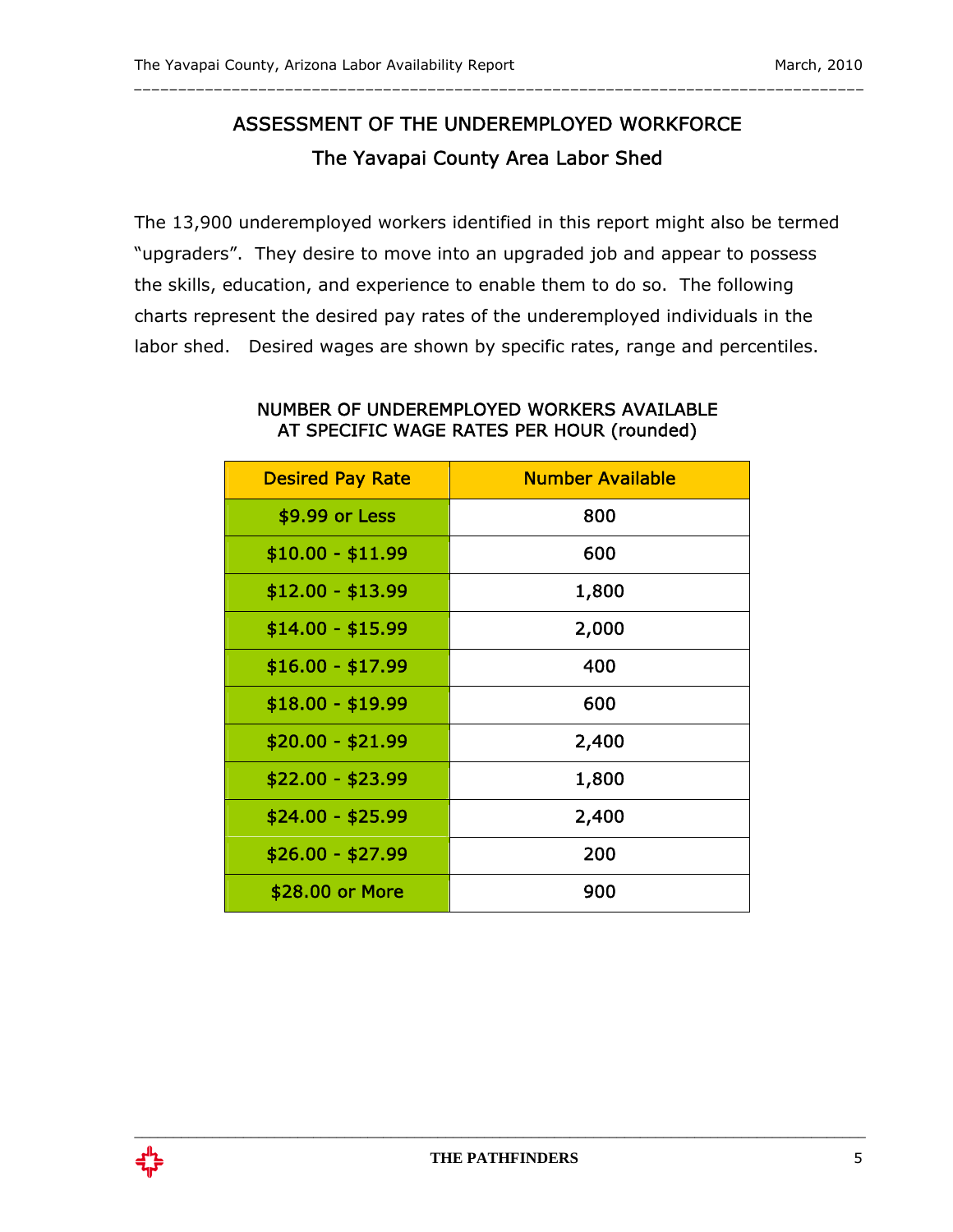

\_\_\_\_\_\_\_\_\_\_\_\_\_\_\_\_\_\_\_\_\_\_\_\_\_\_\_\_\_\_\_\_\_\_\_\_\_\_\_\_\_\_\_\_\_\_\_\_\_\_\_\_\_\_\_\_\_\_\_\_\_\_\_\_\_\_\_\_\_\_\_\_\_\_\_\_\_\_\_\_\_\_

#### DESIRED WAGE RATES PER HOUR BY PERCENTILE 13,900 Underemployed Workers



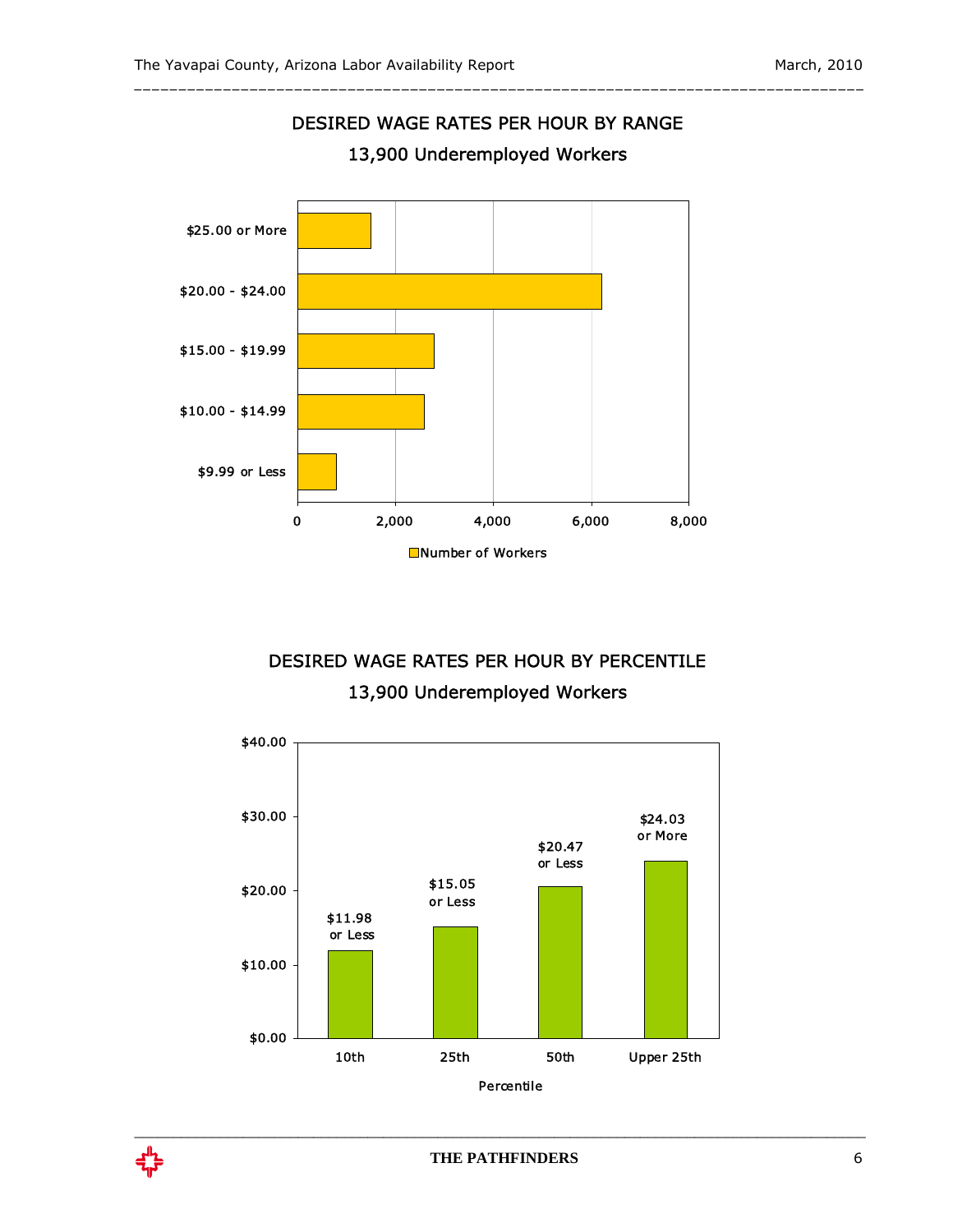### CHARACTERISTICS OF UNDEREMPLOYED WORKERS The Yavapai County Area Labor Shed 13,900 Underemployed Workers

\_\_\_\_\_\_\_\_\_\_\_\_\_\_\_\_\_\_\_\_\_\_\_\_\_\_\_\_\_\_\_\_\_\_\_\_\_\_\_\_\_\_\_\_\_\_\_\_\_\_\_\_\_\_\_\_\_\_\_\_\_\_\_\_\_\_\_\_\_\_\_\_\_\_\_\_\_\_\_\_\_\_

The following charts provide information on various characteristics of the underemployed workers in the labor shed. As these data relate solely to those individuals in the labor shed who are underemployed, they will vary from data representative of the population and civilian labor force as a whole.



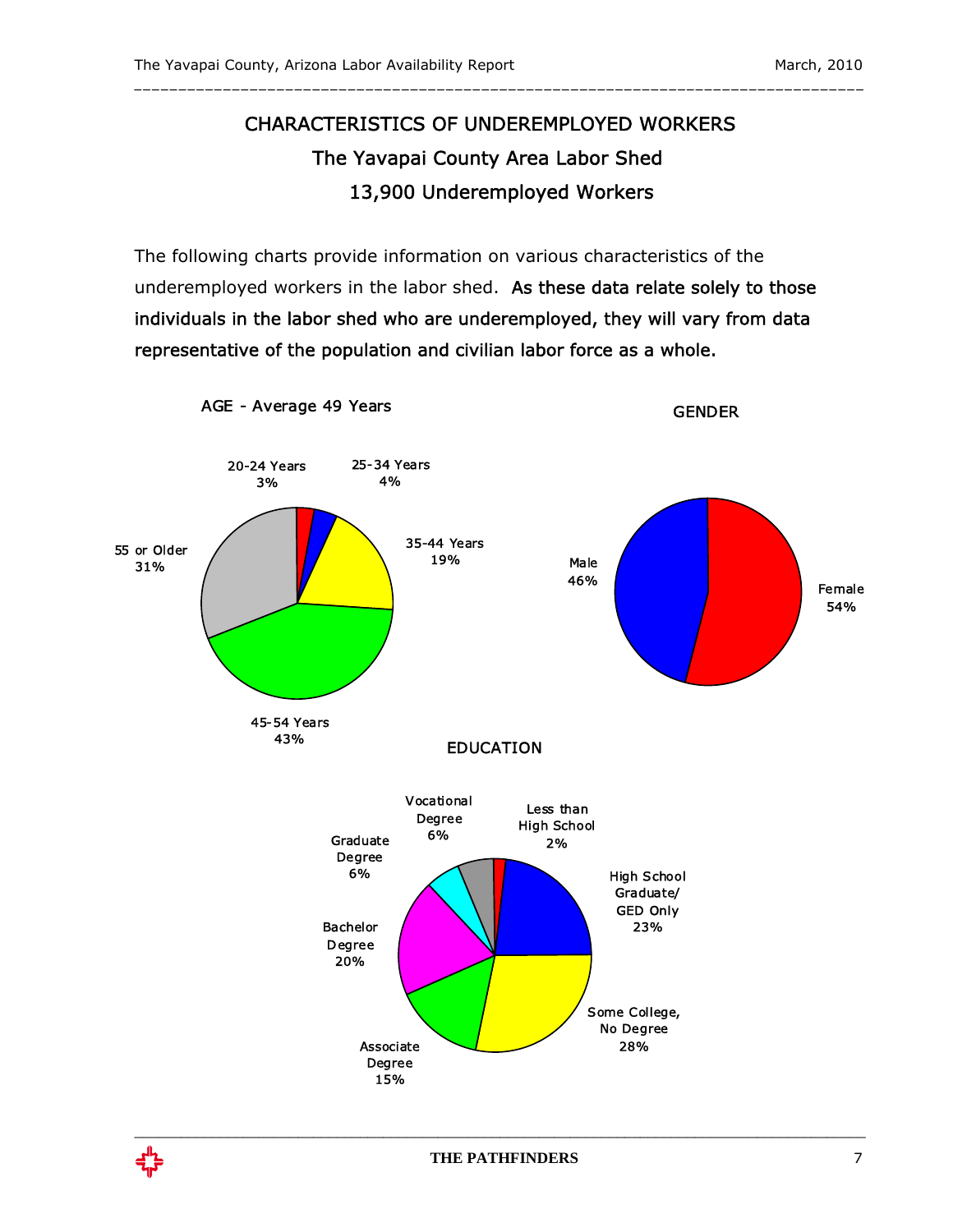### CCHARACTERISTICS OF UNDEREMPLOYED WORKERS 13,900 Underemployed Workers

\_\_\_\_\_\_\_\_\_\_\_\_\_\_\_\_\_\_\_\_\_\_\_\_\_\_\_\_\_\_\_\_\_\_\_\_\_\_\_\_\_\_\_\_\_\_\_\_\_\_\_\_\_\_\_\_\_\_\_\_\_\_\_\_\_\_\_\_\_\_\_\_\_\_\_\_\_\_\_\_\_\_



The average commute time of the underemployed workers in the labor shed is 20 minutes, and the average current commute distance is 14 miles.



LENGTH OF TIME IN CURRENT JOB

**Percent of Underemployed Workers** 

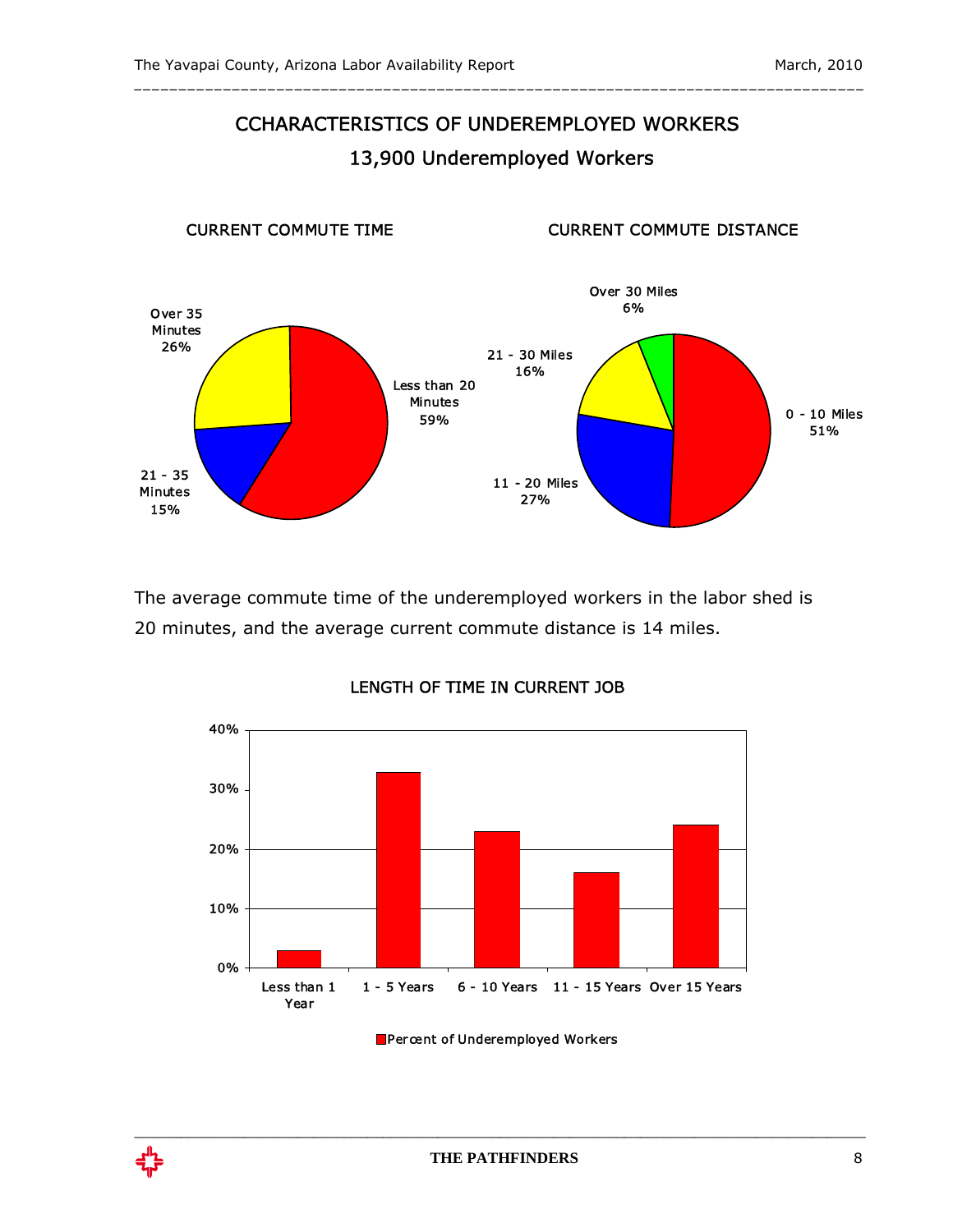## CHARACTERISTICS OF UNDEREMPLOYED WORKERS

#### 13,900 Underemployed Workers

\_\_\_\_\_\_\_\_\_\_\_\_\_\_\_\_\_\_\_\_\_\_\_\_\_\_\_\_\_\_\_\_\_\_\_\_\_\_\_\_\_\_\_\_\_\_\_\_\_\_\_\_\_\_\_\_\_\_\_\_\_\_\_\_\_\_\_\_\_\_\_\_\_\_\_\_\_\_\_\_\_\_



#### CURRENT AREA OF EMPLOYMENT



MILES WILLING TO COMMUTE



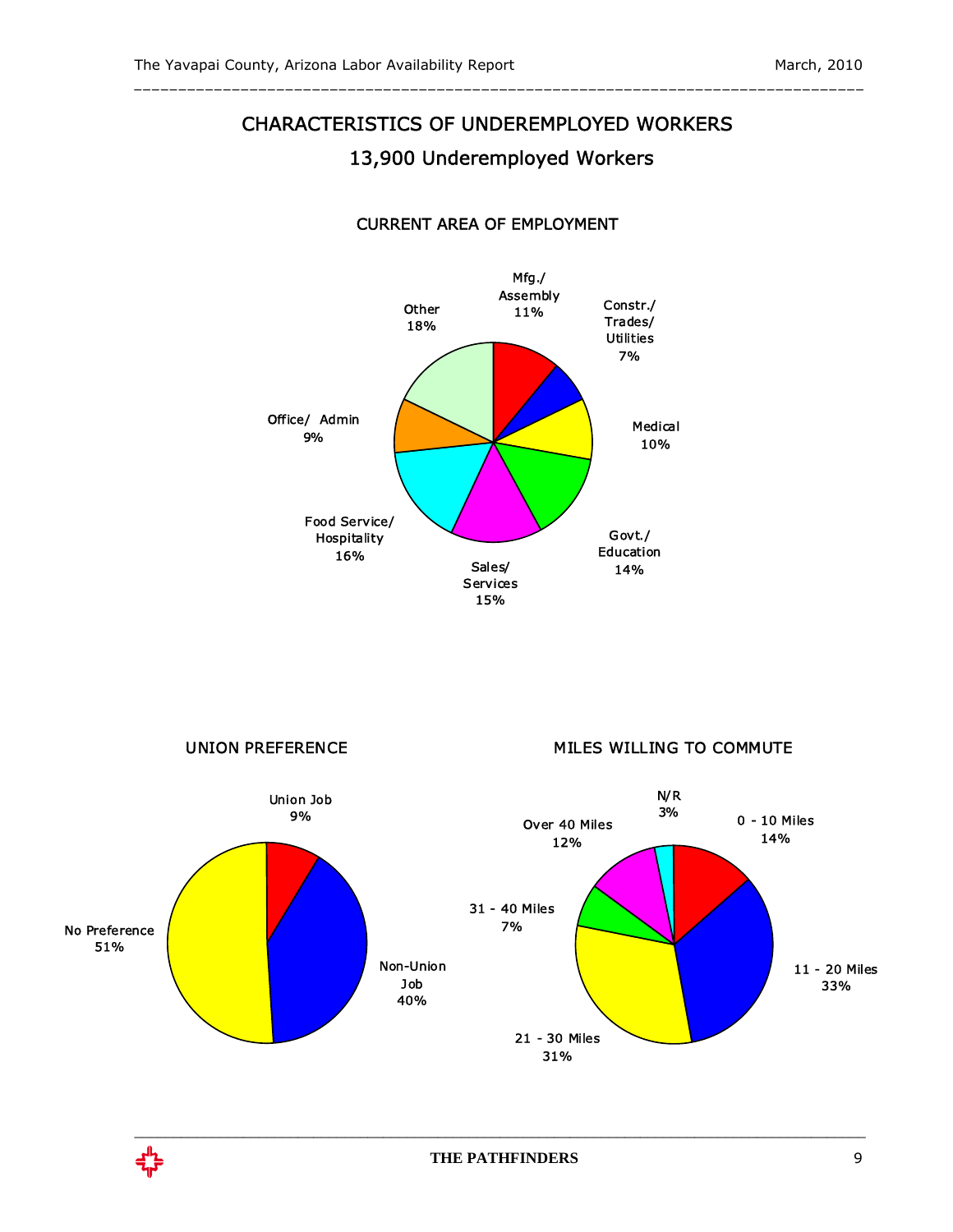### CHARACTERISTICS OF UNDEREMPLOYED WORKERS 13,900 Underemployed Workers

\_\_\_\_\_\_\_\_\_\_\_\_\_\_\_\_\_\_\_\_\_\_\_\_\_\_\_\_\_\_\_\_\_\_\_\_\_\_\_\_\_\_\_\_\_\_\_\_\_\_\_\_\_\_\_\_\_\_\_\_\_\_\_\_\_\_\_\_\_\_\_\_\_\_\_\_\_\_\_\_\_\_

# Yes 17% No 83%

### SPEAK A LANGUAGE OTHER THAN ENGLISH

| Other Languages Spoken * | <b>Percent</b> |
|--------------------------|----------------|
| <b>Spanish</b>           | 64%            |
| <b>French</b>            | 10%            |
| <b>Italian</b>           | 9%             |
| <b>Other</b>             | 8%             |
| <b>Not Reported</b>      | 18%            |

\* It should be noted that some respondents speak more than one other language, therefore the percentages will not add to 100%.

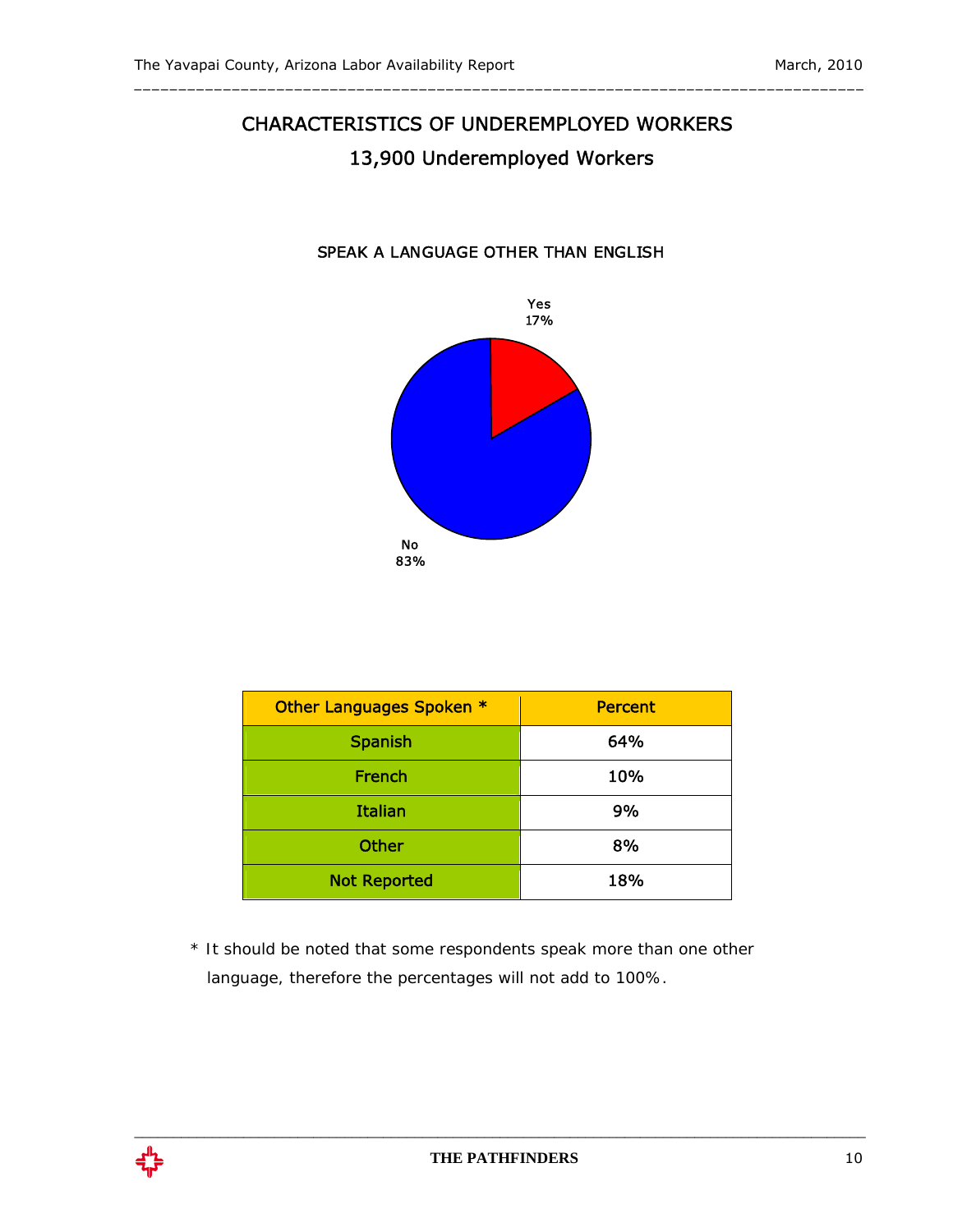#### EXPERIENCE – UNDEREMPLOYED WORKERS

\_\_\_\_\_\_\_\_\_\_\_\_\_\_\_\_\_\_\_\_\_\_\_\_\_\_\_\_\_\_\_\_\_\_\_\_\_\_\_\_\_\_\_\_\_\_\_\_\_\_\_\_\_\_\_\_\_\_\_\_\_\_\_\_\_\_\_\_\_\_\_\_\_\_\_\_\_\_\_\_\_\_

#### 13,900 Underemployed Workers

| <b>Experience Category</b>            | Number of<br><b>Workers</b><br>(Rounded) | Percentage<br>of Total | <b>Average Years</b><br>of Experience |
|---------------------------------------|------------------------------------------|------------------------|---------------------------------------|
| <b>Customer Service</b>               | 8,800                                    | 63%                    | 14                                    |
| <b>Office Operations</b>              | 7,400                                    | 53%                    | 14                                    |
| <b>Administrative/Management</b>      | 6,100                                    | 44%                    | 14                                    |
| Manufacturing/Assembly/Fabrication    | 4,300                                    | 31%                    | 11                                    |
| <b>Sales</b>                          | 4,300                                    | 31%                    | 11                                    |
| Warehouse/Distribution/Transportation | 4,200                                    | 30%                    | 10                                    |
| <b>Hospitality</b>                    | 3,200                                    | 23%                    | 9                                     |
| <b>Financial Services/Accounting</b>  | 3,200                                    | 23%                    | 12                                    |
| Maintenance/Installation/Repair       | 3,100                                    | 22%                    | 11                                    |
| <b>Information Technology</b>         | 2,900                                    | 21%                    | 12                                    |
| <b>Medical/Health Sciences</b>        | 2,500                                    | 18%                    | 10                                    |
| <b>Call Center</b>                    | 1,400                                    | 10%                    | 4                                     |

The similarities between the experience and skills categories are designed to ensure inclusiveness considering the multitude of tasks and job titles present in most business, government and institutional operations. It should be noted that individuals polled normally have experience and/or skills in multiple categories.

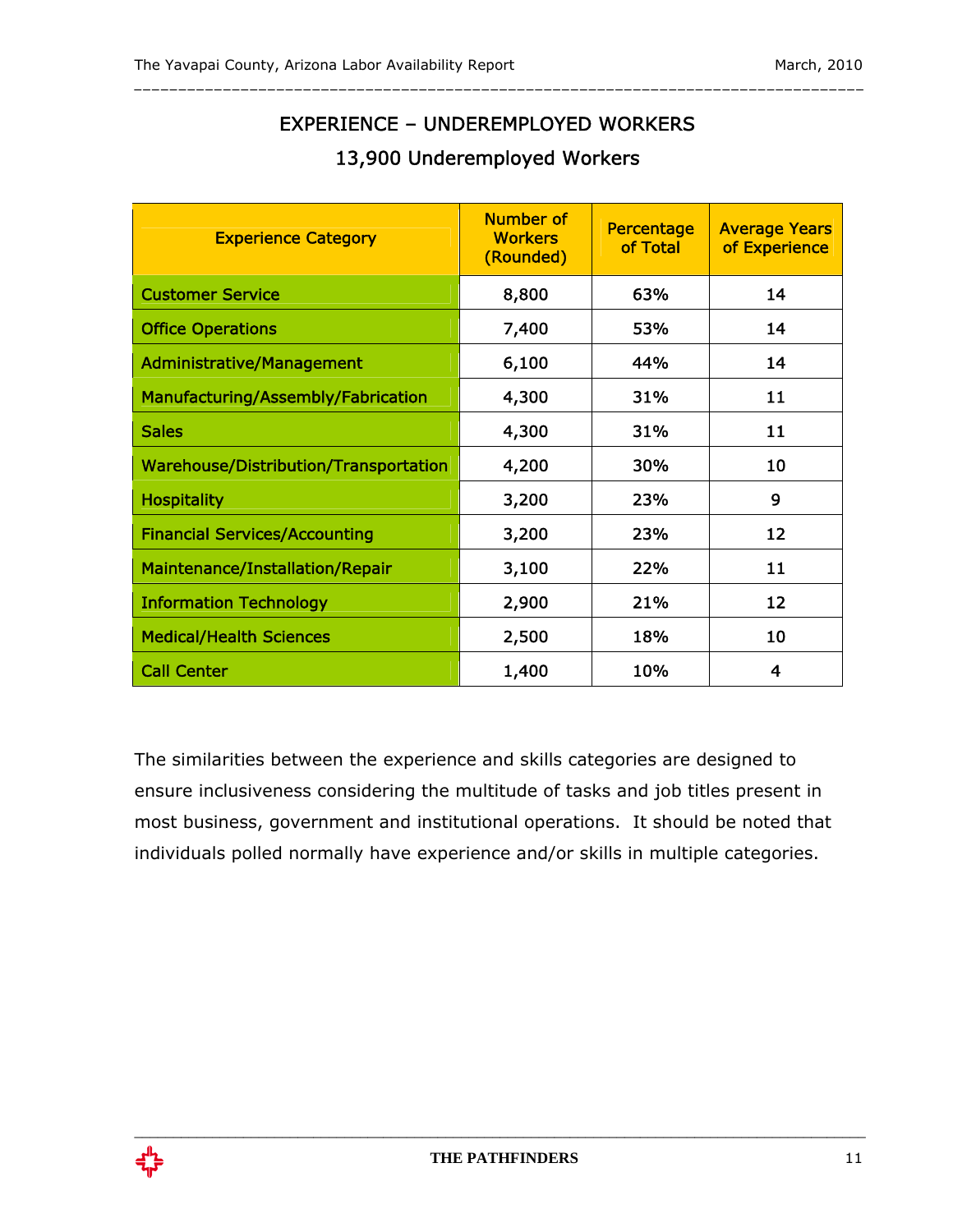#### SKILLS – UNDEREMPLOYED WORKERS

\_\_\_\_\_\_\_\_\_\_\_\_\_\_\_\_\_\_\_\_\_\_\_\_\_\_\_\_\_\_\_\_\_\_\_\_\_\_\_\_\_\_\_\_\_\_\_\_\_\_\_\_\_\_\_\_\_\_\_\_\_\_\_\_\_\_\_\_\_\_\_\_\_\_\_\_\_\_\_\_\_\_

### 13,900 Underemployed Workers

| <b>Skills</b>                               | <b>Number of Workers</b><br>(Rounded) | Percentage of<br><b>Total</b> |
|---------------------------------------------|---------------------------------------|-------------------------------|
| <b>Administrative/Management</b>            | 7,400                                 | 53%                           |
| <b>Office Operations</b>                    | 7,100                                 | 51%                           |
| <b>Warehouse/Materials Handling</b>         | 4,600                                 | 33%                           |
| <b>Technician/Quality Assurance</b>         | 4,000                                 | 29%                           |
| Manufacturing/Assembly/Fabrication          | 3,900                                 | 28%                           |
| Maintenance/Installation/Repair             | 3,800                                 | 27%                           |
| <b>Information Technology</b>               | 3,800                                 | 27%                           |
| Machining/Welding/Other Industrial Machines | 2,900                                 | 21%                           |
| <b>Medical/Health Sciences</b>              | 2,600                                 | 19%                           |
| <b>Electronics/Engineering</b>              | 1,400                                 | 10%                           |

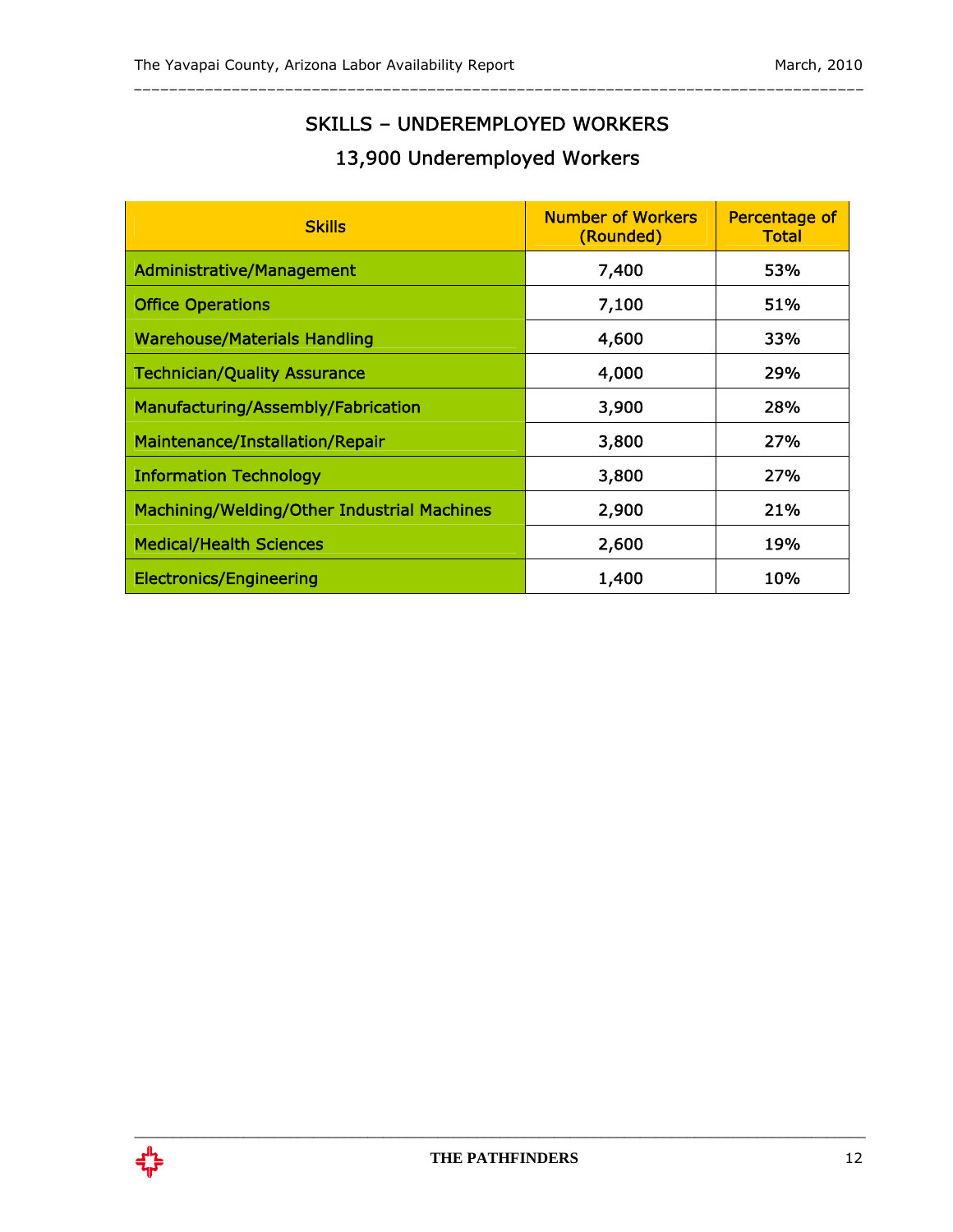### FACTORS AFFECTING JOB DESIRABILITY / CURRENT BENEFITS 13,900 Underemployed Workers

\_\_\_\_\_\_\_\_\_\_\_\_\_\_\_\_\_\_\_\_\_\_\_\_\_\_\_\_\_\_\_\_\_\_\_\_\_\_\_\_\_\_\_\_\_\_\_\_\_\_\_\_\_\_\_\_\_\_\_\_\_\_\_\_\_\_\_\_\_\_\_\_\_\_\_\_\_\_\_\_\_\_

In an effort to identify those factors most important to the Yavapai County area's underemployed workers relative to consideration of an employer's desirability and a potential job change, the respondents were asked to rate the following job factors on a scale of 1 to 5. The table below presents the ratings for each factor.

| <b>Factor</b>                                 | 5<br><b>Extremely</b><br><b>Important</b> | $\overline{\mathbf{4}}$<br><b>Very</b><br><b>Important</b> | 3<br>Important | $\overline{2}$<br><b>Somewhat</b><br>Important | 1<br><b>Not</b><br>Important |
|-----------------------------------------------|-------------------------------------------|------------------------------------------------------------|----------------|------------------------------------------------|------------------------------|
| <b>Insurance Benefits</b>                     | 59%                                       | 23%                                                        | 9%             | 7%                                             | 2%                           |
| <b>Retirement Benefits</b>                    | 53%                                       | 26%                                                        | 7%             | 10%                                            | 4%                           |
| <b>Salary</b>                                 | 51%                                       | 28%                                                        | 10%            | 6%                                             | <b>5%</b>                    |
| Opportunity for<br>Advancement                | 47%                                       | 25%                                                        | 14%            | 9%                                             | 5%                           |
| Location                                      | 39%                                       | 31%                                                        | 16%            | 10%                                            | 4%                           |
| <b>Flexible Working</b><br><b>Schedule</b>    | 33%                                       | 30%                                                        | 20%            | 11%                                            | 6%                           |
| <b>Paid Training</b><br>Programs              | 31%                                       | 31%                                                        | 20%            | 13%                                            | 5%                           |
| <b>Physical Working</b><br><b>Environment</b> | 26%                                       | 37%                                                        | 20%            | 10%                                            | 7%                           |

As a complement to the above, the underemployed workers were surveyed as to what benefits they receive in their current jobs.

| <b>Current Job Benefits</b>                                          | Percentage of<br><b>Total</b> |
|----------------------------------------------------------------------|-------------------------------|
| Paid Time Off (including vacation,<br>holidays, personal days, etc.) | 64%                           |
| <b>Paid Insurance</b>                                                | 61%                           |
| <b>Financial Plans</b>                                               | 56%                           |

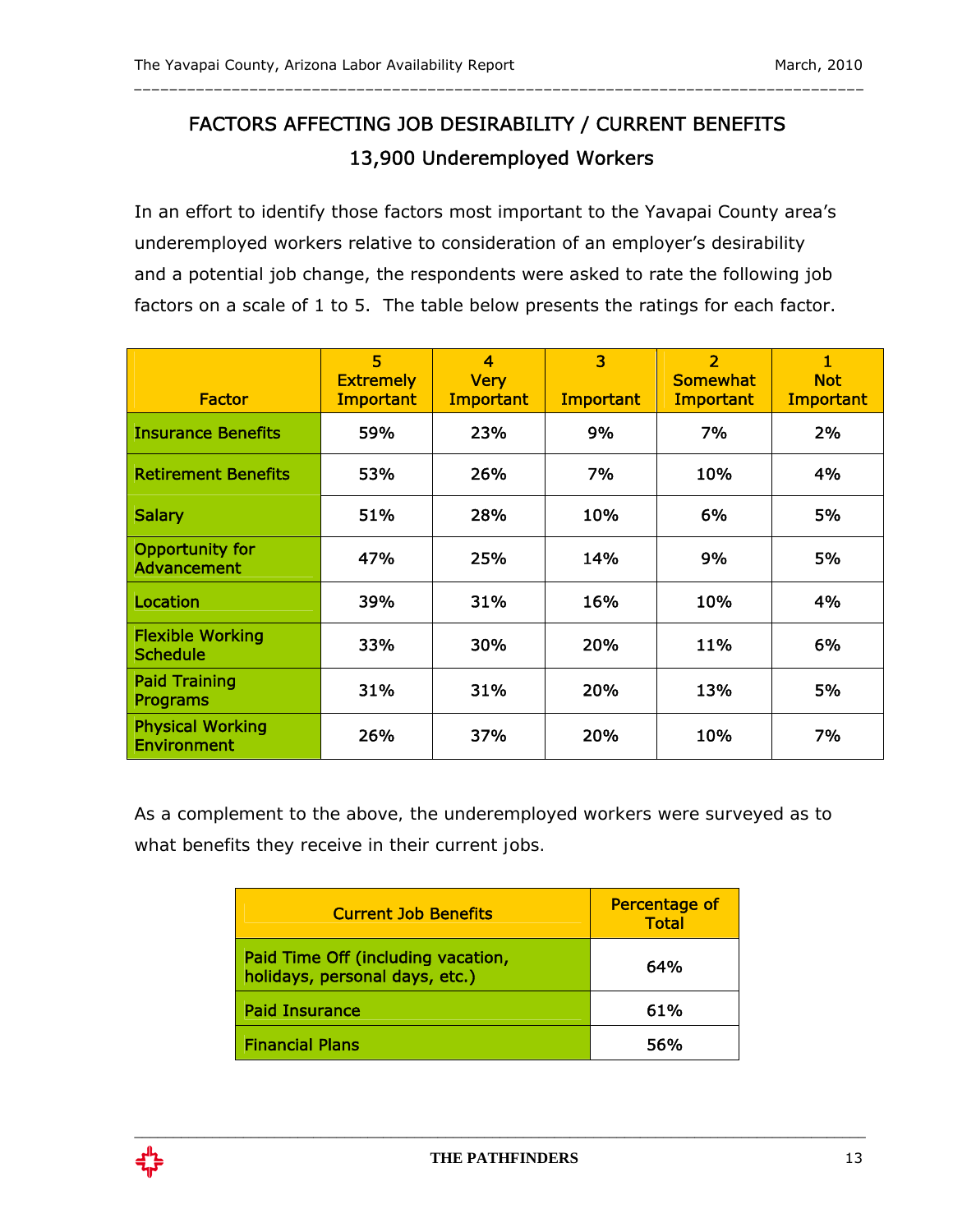### ASSESSMENT OF THE UNEMPLOYED WORKFORCE The Yavapai County Area Labor Shed

\_\_\_\_\_\_\_\_\_\_\_\_\_\_\_\_\_\_\_\_\_\_\_\_\_\_\_\_\_\_\_\_\_\_\_\_\_\_\_\_\_\_\_\_\_\_\_\_\_\_\_\_\_\_\_\_\_\_\_\_\_\_\_\_\_\_\_\_\_\_\_\_\_\_\_\_\_\_\_\_\_\_

This report documents two groups of unemployed individuals in the Yavapai County area labor shed who would be available workers for a new or expanding business. The groups are classified as:

- **Individuals who are actively seeking work**
- Individuals who are considering re-entering the workforce

Published statistics document 10,400 unemployed workers in the labor shed who are actively seeking work. This number could possibly be higher due to individuals looking for work who are not on the roles of the state unemployment agencies. Survey results suggest that an additional 1,000 people, who are not currently employed or actively seeking work, would consider re-entering the workforce.

In total, the labor shed has approximately 11,400 unemployed individuals who would be considered potential workers for a new or expanding operation.

#### UNEMPLOYED INDIVIDUALS

| Number of unemployed, actively seeking work individuals                              | 10,400 |
|--------------------------------------------------------------------------------------|--------|
| Number of unemployed individuals who would considering re-<br>entering the workforce | 1,000  |
| <b>Total Number of Unemployed Individuals Available for</b><br><b>Employers</b>      | 11,400 |

The determinations for these two segments of the workforce have a larger statistical variance than that for the underemployed.

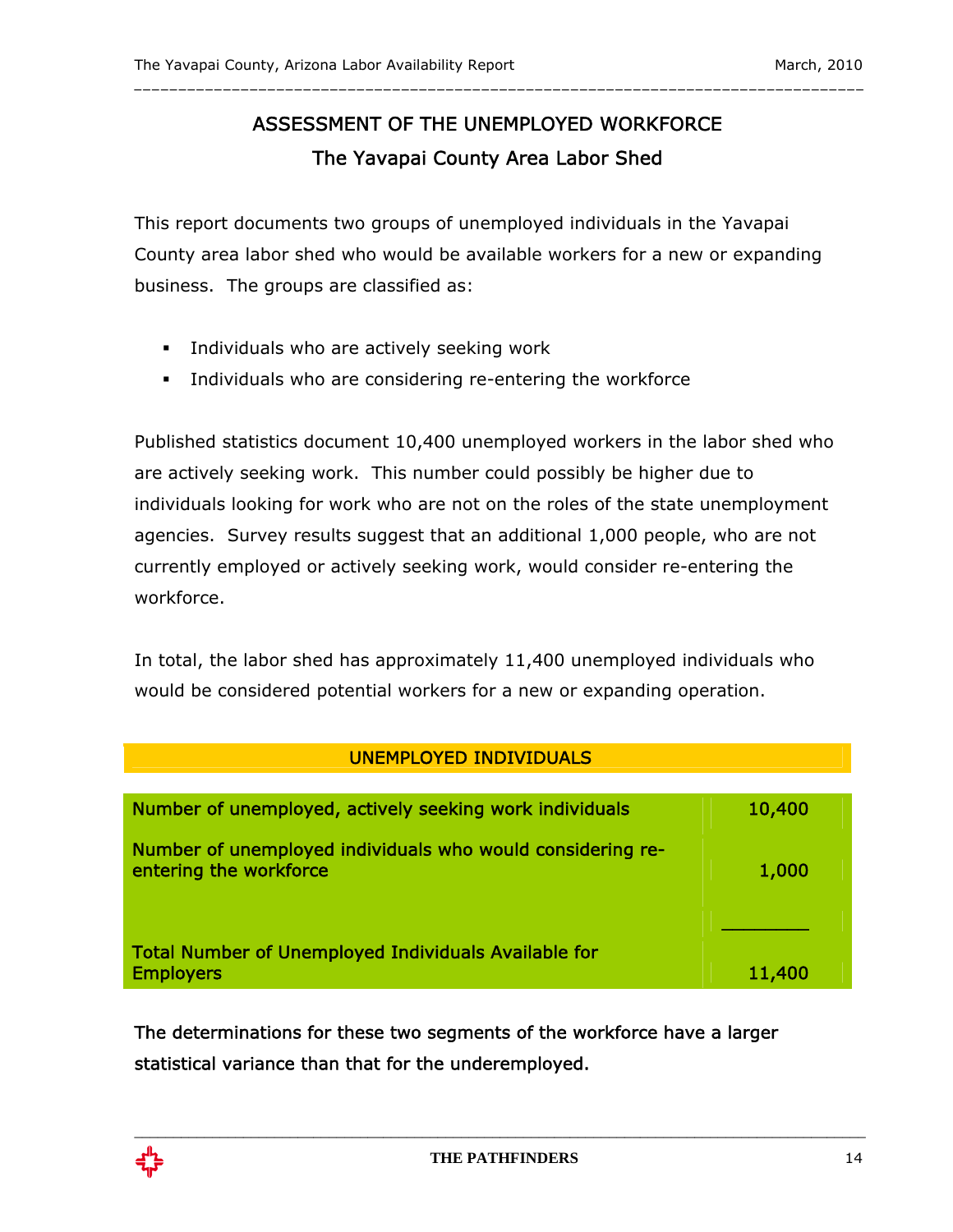### ASSESSMENT OF INDIVIDUALS WHO WOULD CONSIDER RE-ENTERING THE WORKFORCE The Yavapai County Area Labor Shed 1,000 Potential Workers

\_\_\_\_\_\_\_\_\_\_\_\_\_\_\_\_\_\_\_\_\_\_\_\_\_\_\_\_\_\_\_\_\_\_\_\_\_\_\_\_\_\_\_\_\_\_\_\_\_\_\_\_\_\_\_\_\_\_\_\_\_\_\_\_\_\_\_\_\_\_\_\_\_\_\_\_\_\_\_\_\_\_

The following charts provide information on that segment of unemployed individuals in the labor shed who would consider re-entering the workforce. As these data relate solely to those individuals in the labor shed who are unemployed, they will vary from data representative of the population and civilian labor force as a whole. In the Yavapai County labor shed, there are approximately 1,000 individuals who are currently unemployed, not actively seeking work, but would consider re-entering the workforce. They are relatively equal in gender and their average age is 49 years.



The median desired pay rate of the unemployed individuals in the labor shed who would consider re-entering the workforce is \$18.07 per hour.

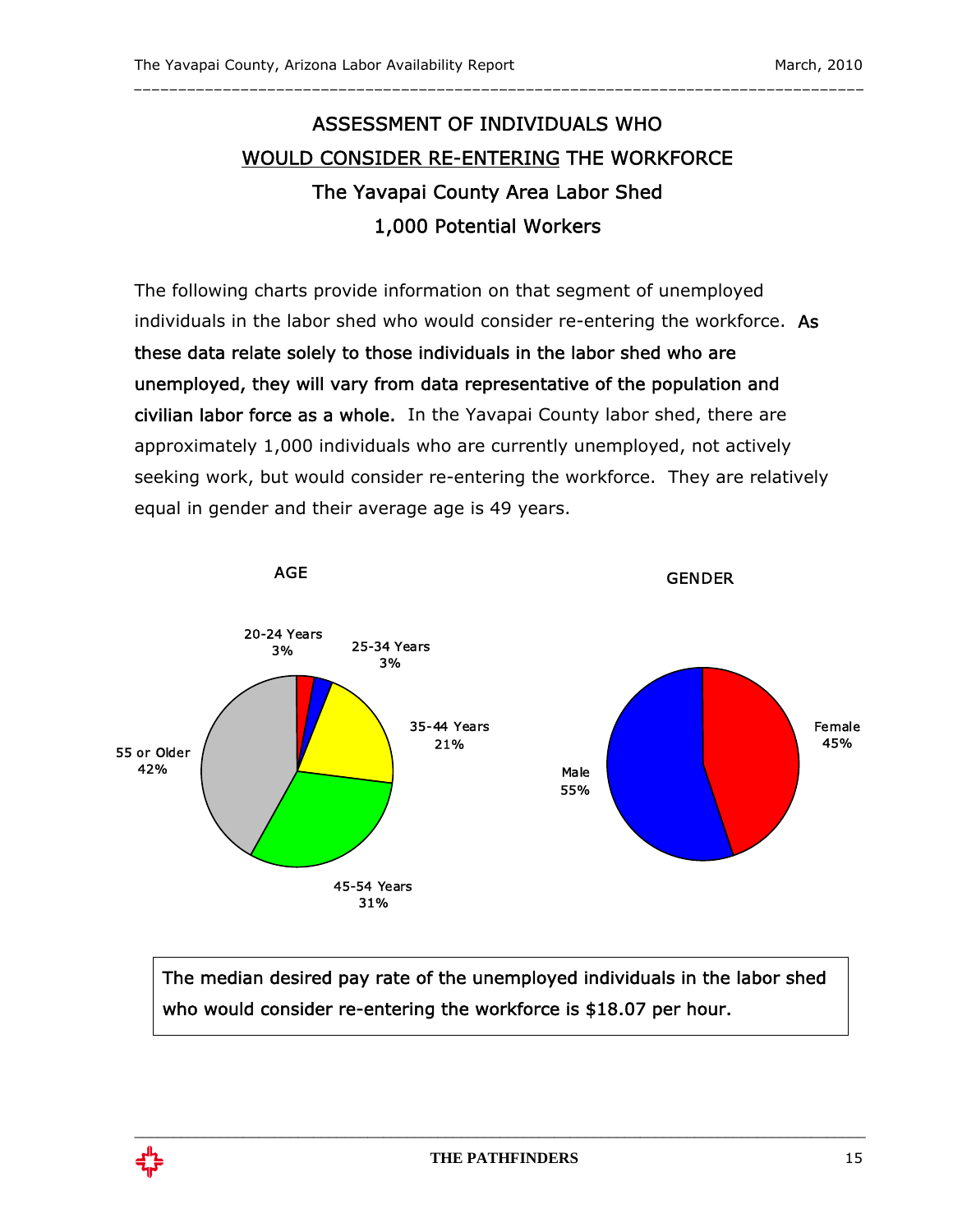### CHARACTERISTICS OF INDIVIDUALS WHO WOULD CONSIDER RE-ENTERING THE WORKFORCE 1,000 Potential Workers

\_\_\_\_\_\_\_\_\_\_\_\_\_\_\_\_\_\_\_\_\_\_\_\_\_\_\_\_\_\_\_\_\_\_\_\_\_\_\_\_\_\_\_\_\_\_\_\_\_\_\_\_\_\_\_\_\_\_\_\_\_\_\_\_\_\_\_\_\_\_\_\_\_\_\_\_\_\_\_\_\_\_



#### EDUCATION

#### MILES WILLING TO COMMUTE – Average 24 Miles



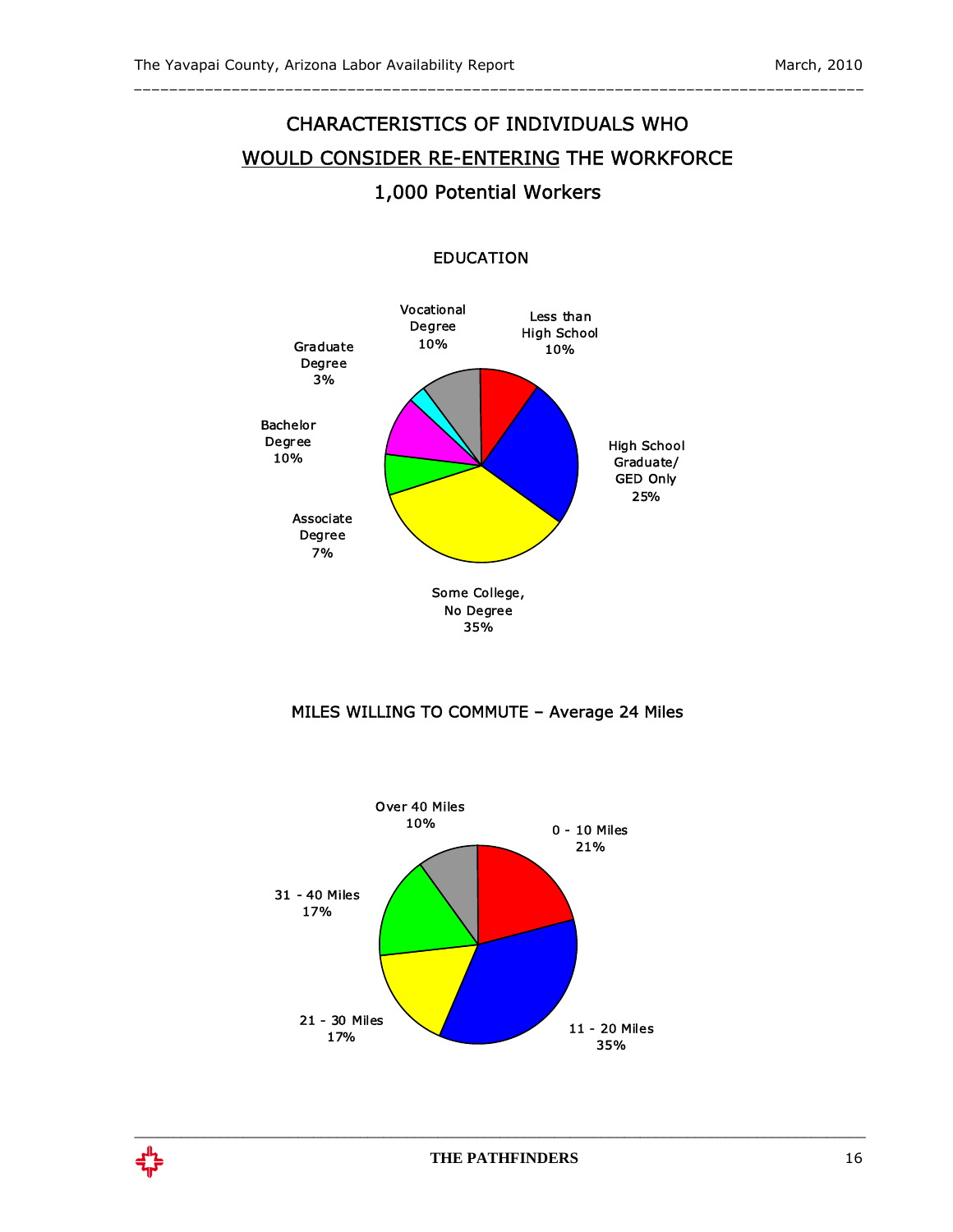### CHARACTERISTICS OF INDIVIDUALS WHO WOULD CONSIDER RE-ENTERING THE WORKFORCE 1,000 Potential Workers

\_\_\_\_\_\_\_\_\_\_\_\_\_\_\_\_\_\_\_\_\_\_\_\_\_\_\_\_\_\_\_\_\_\_\_\_\_\_\_\_\_\_\_\_\_\_\_\_\_\_\_\_\_\_\_\_\_\_\_\_\_\_\_\_\_\_\_\_\_\_\_\_\_\_\_\_\_\_\_\_\_\_

### SPEAK A LANGUAGE OTHER THAN ENGLISH



| Other Languages Spoken * | <b>Percent</b> |
|--------------------------|----------------|
| German                   | 57%            |
| <b>Spanish</b>           | 43%            |
| <b>French</b>            | 29%            |
| <b>Other</b>             | 29%            |

\* It should be noted that some respondents speak more than one other language, therefore the percentages will not add to 100%.

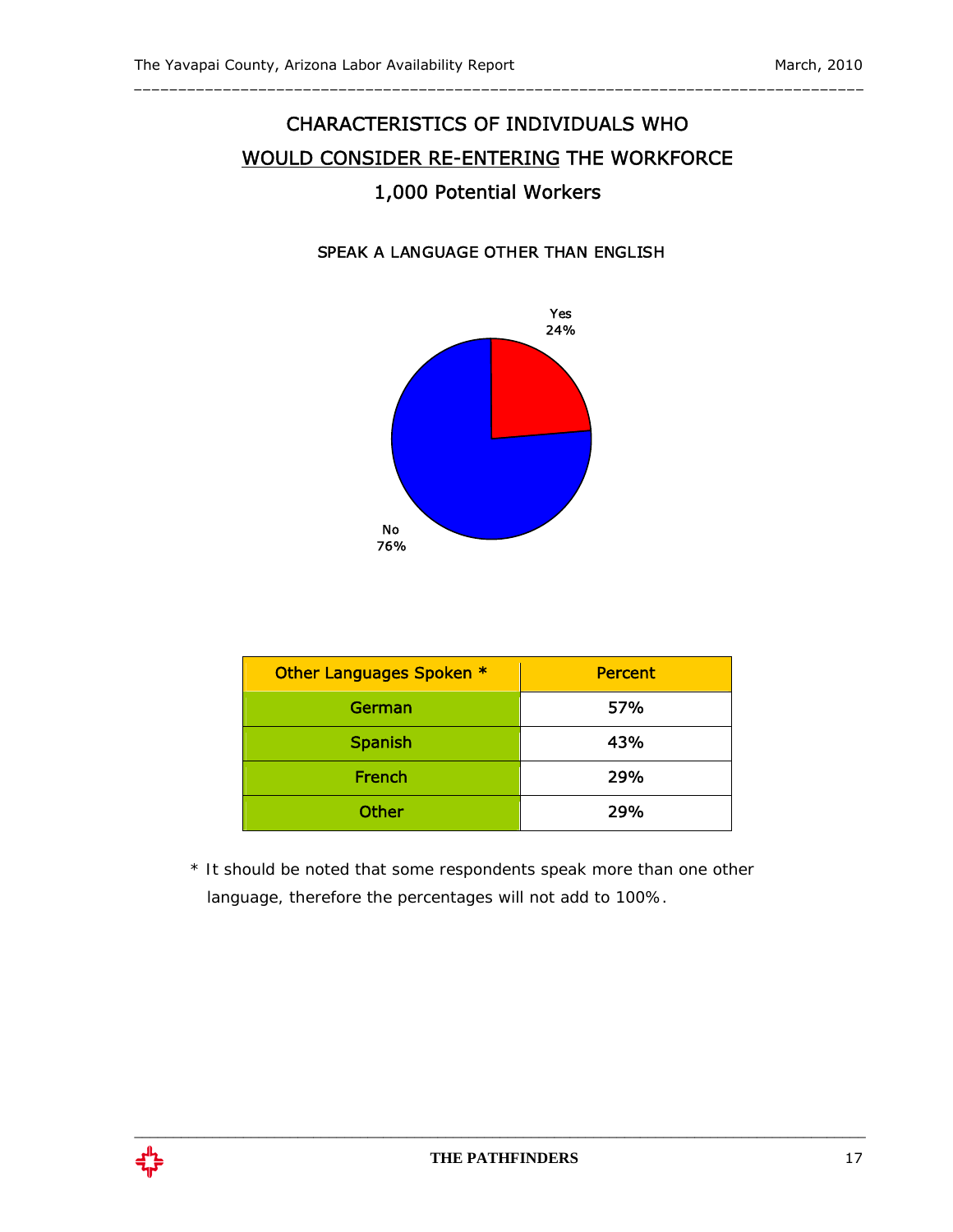### EXPERIENCE OF INDIVIDUALS WHO WOULD CONSIDER RE-ENTERING THE WORKFORCE

\_\_\_\_\_\_\_\_\_\_\_\_\_\_\_\_\_\_\_\_\_\_\_\_\_\_\_\_\_\_\_\_\_\_\_\_\_\_\_\_\_\_\_\_\_\_\_\_\_\_\_\_\_\_\_\_\_\_\_\_\_\_\_\_\_\_\_\_\_\_\_\_\_\_\_\_\_\_\_\_\_\_

#### 1,000 Potential Workers

| <b>Experience Category</b>            | <b>Number of</b><br><b>Workers</b><br>(Rounded) | <b>Percentage</b><br>of Total | <b>Average Years</b><br>of Experience |
|---------------------------------------|-------------------------------------------------|-------------------------------|---------------------------------------|
| <b>Customer Service</b>               | 500                                             | 52%                           | 9                                     |
| <b>Office Operations</b>              | 500                                             | 48%                           | 9                                     |
| Administrative/Management             | 400                                             | 41%                           | 11                                    |
| Maintenance/Installation/Repair       | 400                                             | 38%                           | 10                                    |
| Manufacturing/Assembly/Fabrication    | 300                                             | 31%                           | 10                                    |
| Warehouse/Distribution/Transportation | 300                                             | 28%                           | 9                                     |
| <b>Sales</b>                          | 200                                             | 24%                           | 5                                     |
| <b>Medical/Health Sciences</b>        | 200                                             | 24%                           | 5                                     |
| <b>Hospitality</b>                    | 200                                             | 17%                           | 8                                     |
| <b>Information Technology</b>         | 200                                             | 17%                           | 8                                     |
| <b>Financial Services/Accounting</b>  | 100                                             | 14%                           | 9                                     |
| <b>Call Center</b>                    | 100                                             | 7%                            | 5                                     |

The similarities between the experience and skills categories are designed to ensure inclusiveness considering the multitude of tasks and job titles present in most business, government and institutional operations. It should be noted that individuals polled normally have experience and/or skills in multiple categories.

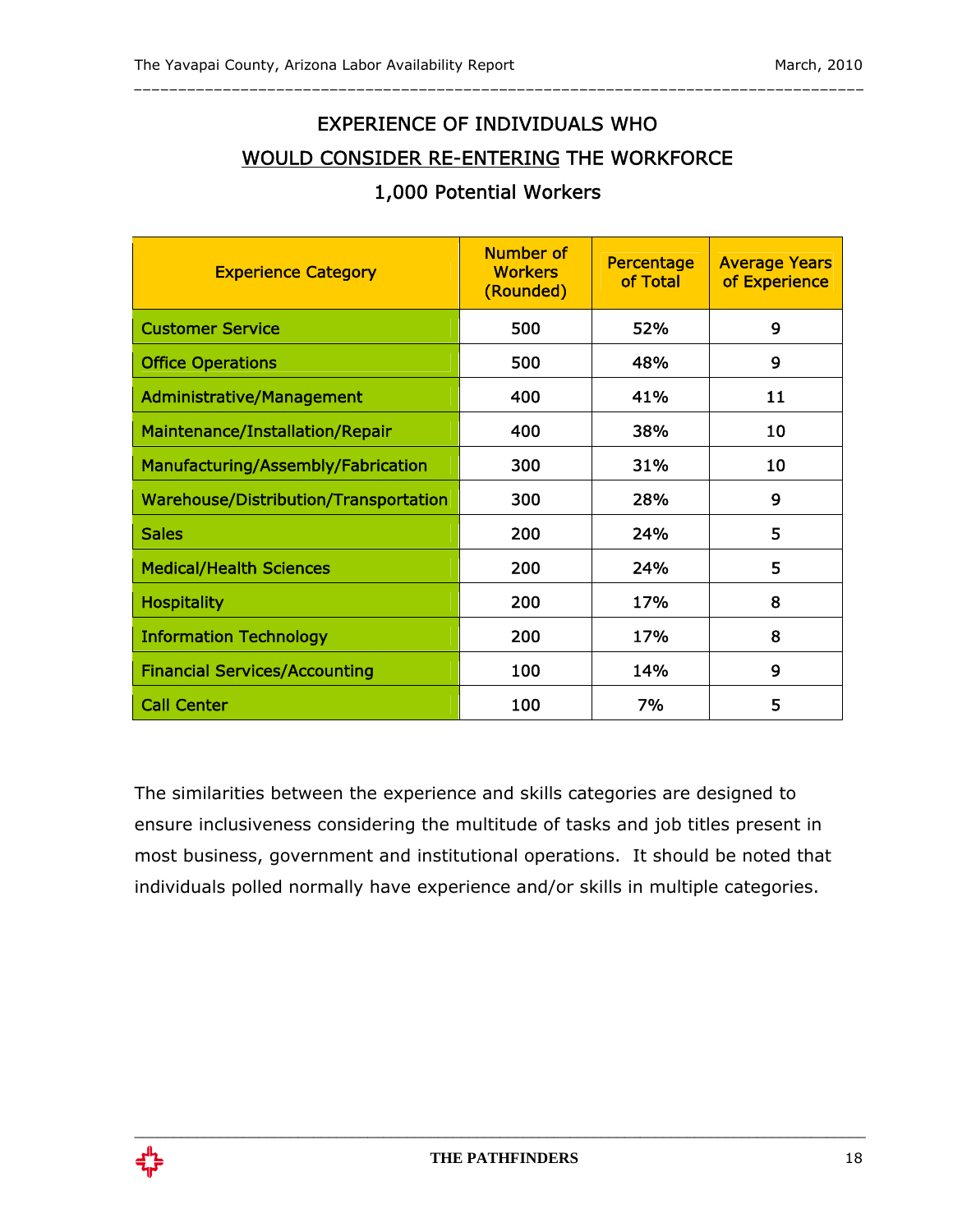### SKILLS OF INDIVIDUALS WHO WOULD CONSIDER RE-ENTERING THE WORKFORCE

\_\_\_\_\_\_\_\_\_\_\_\_\_\_\_\_\_\_\_\_\_\_\_\_\_\_\_\_\_\_\_\_\_\_\_\_\_\_\_\_\_\_\_\_\_\_\_\_\_\_\_\_\_\_\_\_\_\_\_\_\_\_\_\_\_\_\_\_\_\_\_\_\_\_\_\_\_\_\_\_\_\_

### 1,000 Potential Workers

| <b>Skills</b>                               | <b>Number of Workers</b><br>(Rounded) | Percentage of<br><b>Total</b> |
|---------------------------------------------|---------------------------------------|-------------------------------|
| Administrative/Management                   | 600                                   | 59%                           |
| <b>Office Operations</b>                    | 500                                   | 48%                           |
| Maintenance/Installation/Repair             | 500                                   | 48%                           |
| Manufacturing/Assembly/Fabrication          | 400                                   | 35%                           |
| Machining/Welding/Other Industrial Machines | 400                                   | 35%                           |
| <b>Warehouse/Materials Handling</b>         | 300                                   | 34%                           |
| <b>Medical/Health Sciences</b>              | 300                                   | 28%                           |
| <b>Electronics/Engineering</b>              | 200                                   | 24%                           |
| <b>Technician/Quality Assurance</b>         | 200                                   | 21%                           |
| <b>Information Technology</b>               | 100                                   | 10%                           |

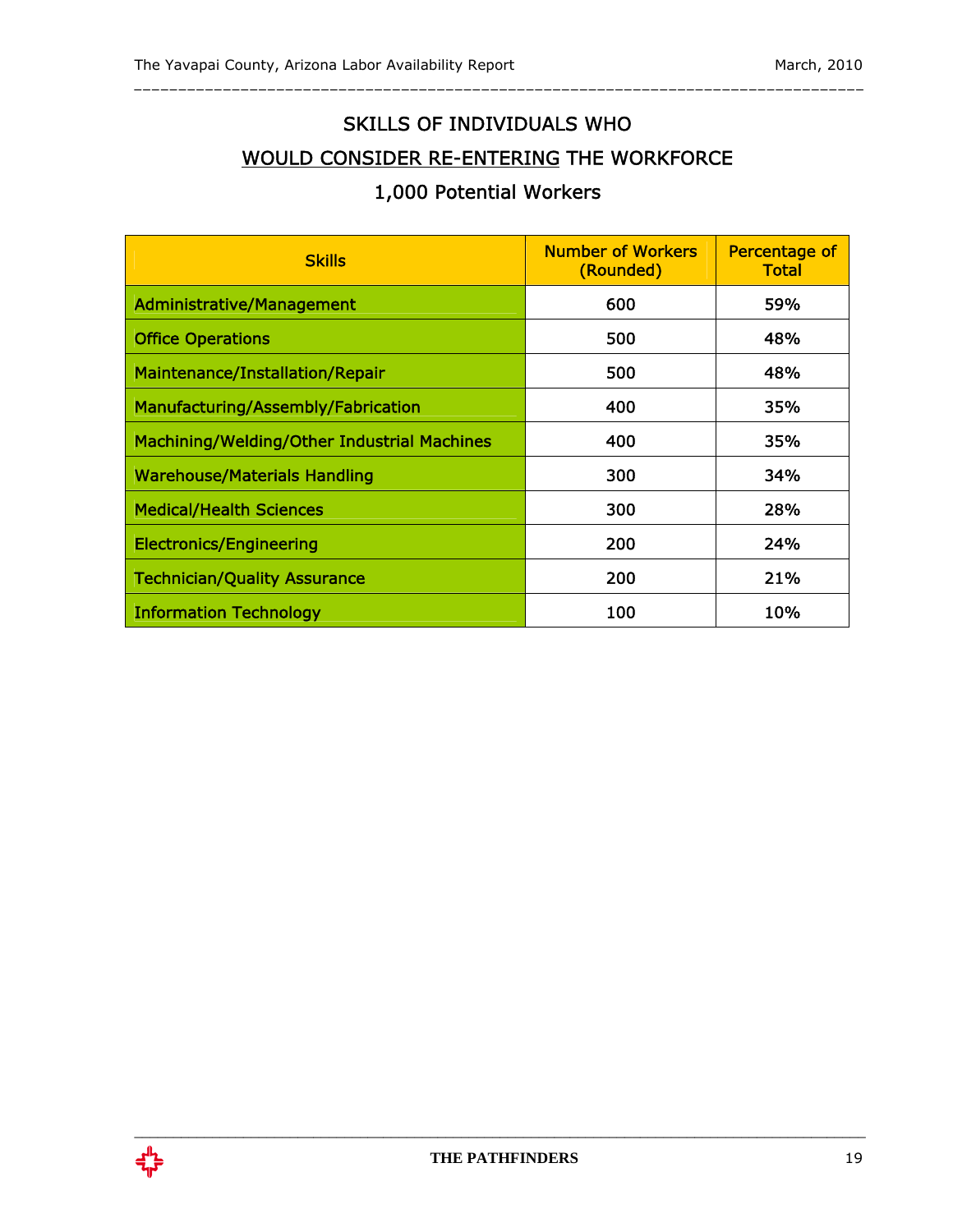### CHARACTERISTICS OF UNEMPLOYED INDIVIDUALS WHO ARE ACTIVELY SEEKING WORK 10,400 Workers

\_\_\_\_\_\_\_\_\_\_\_\_\_\_\_\_\_\_\_\_\_\_\_\_\_\_\_\_\_\_\_\_\_\_\_\_\_\_\_\_\_\_\_\_\_\_\_\_\_\_\_\_\_\_\_\_\_\_\_\_\_\_\_\_\_\_\_\_\_\_\_\_\_\_\_\_\_\_\_\_\_\_

According to survey results, the following charts provide information on those unemployed workers in the labor shed who are actively seeking work. As these data relate solely to those individuals in the labor shed who are unemployed, they will vary from data representative of the population and civilian labor force as a whole. In the Yavapai County labor shed, according to published sources, there are approximately 10,400 individuals who are actively seeking work. These individuals are relatively equal in gender, and their average age is 45 years.



The median desired pay rate of the unemployed workers in the labor shed who are actively seeking work is \$14.65 per hour.

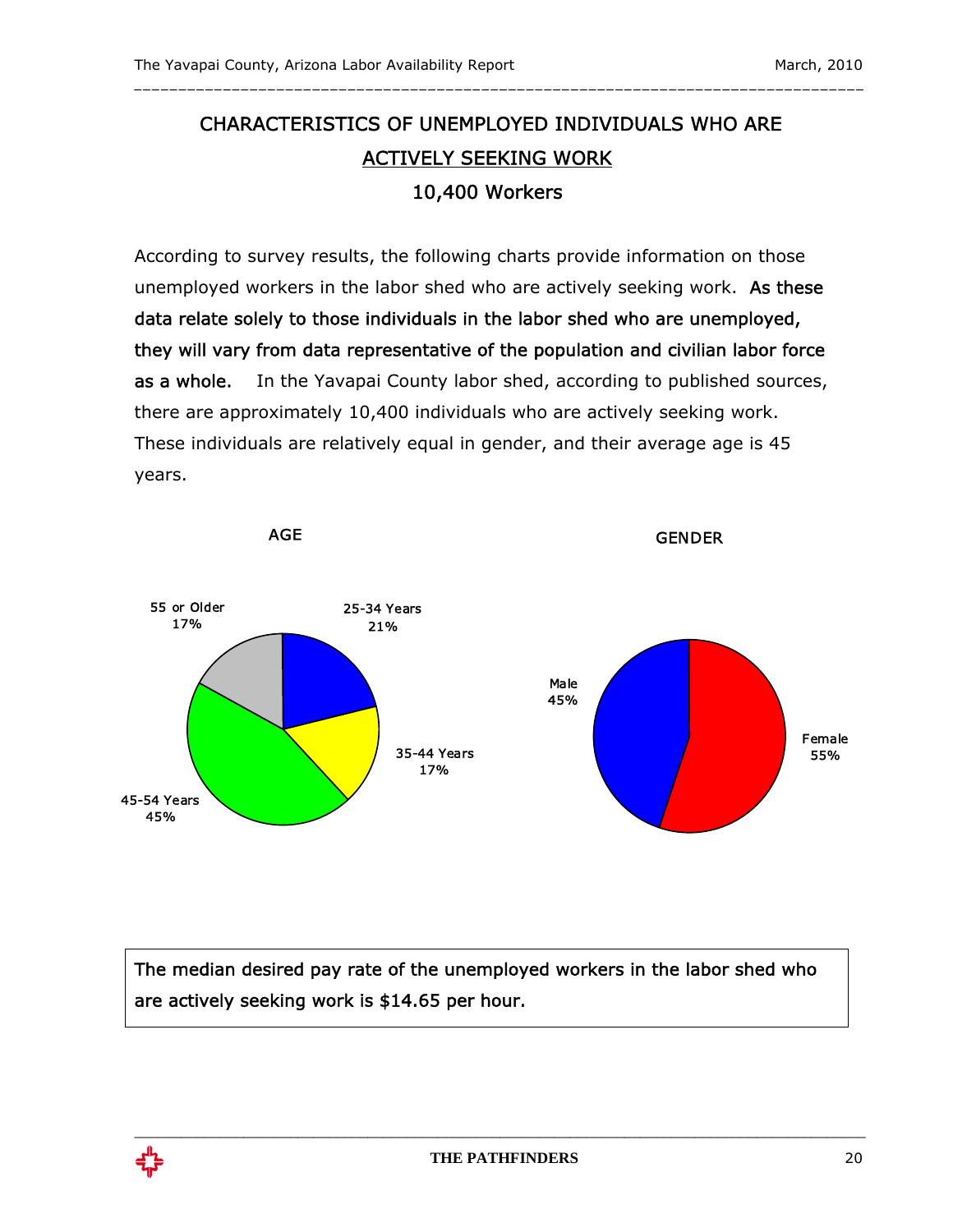### CHARACTERISTICS OF UNEMPLOYED INDIVIDUALS WHO ARE ACTIVELY SEEKING WORK 10,400 Workers

\_\_\_\_\_\_\_\_\_\_\_\_\_\_\_\_\_\_\_\_\_\_\_\_\_\_\_\_\_\_\_\_\_\_\_\_\_\_\_\_\_\_\_\_\_\_\_\_\_\_\_\_\_\_\_\_\_\_\_\_\_\_\_\_\_\_\_\_\_\_\_\_\_\_\_\_\_\_\_\_\_\_

#### EDUCATION



MILES WILLING TO COMMUTE – Average 28 Miles



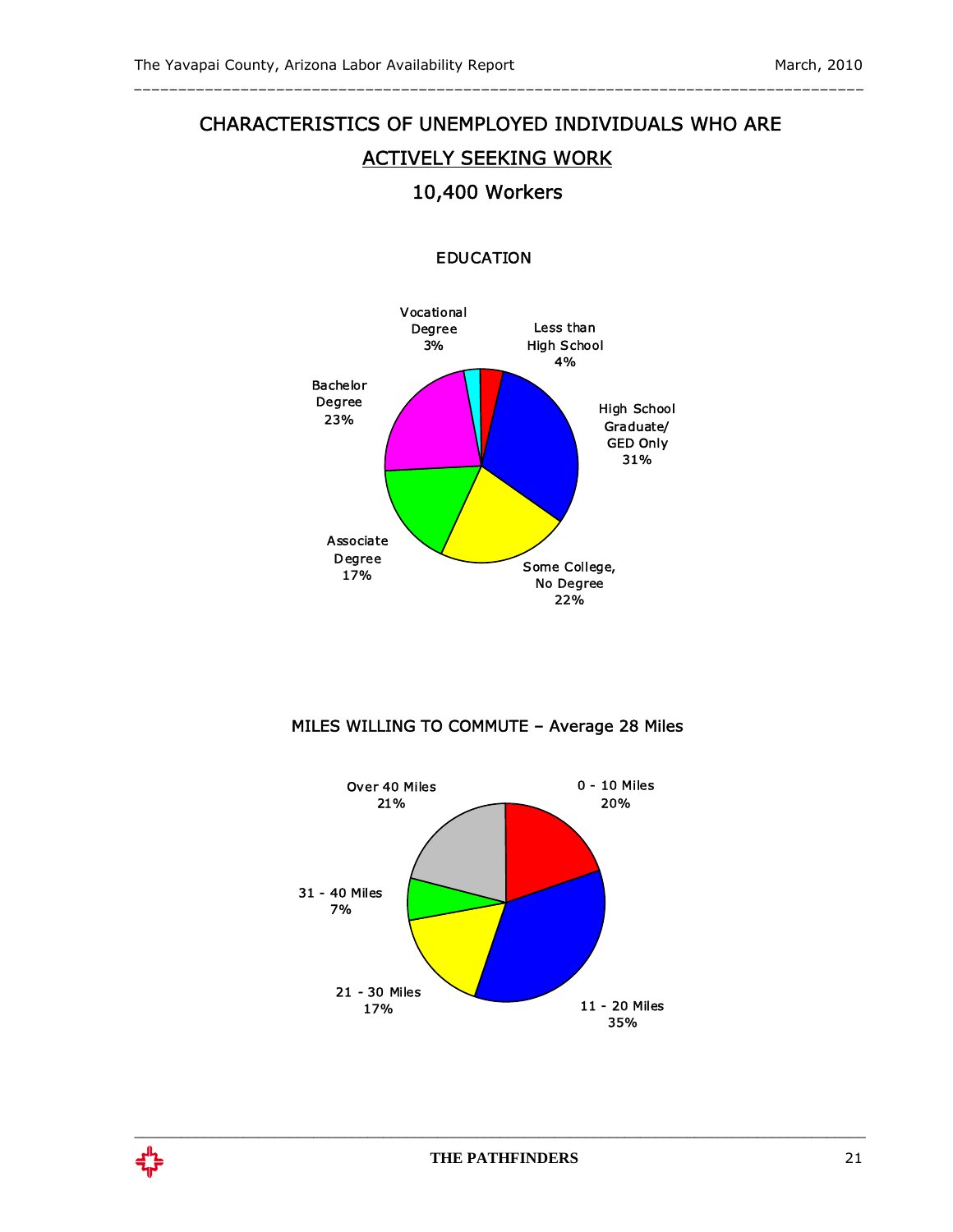### CHARACTERISTICS OF UNEMPLOYED INDIVIDUALS WHO ARE ACTIVELY SEEKING WORK 10,400 Workers

\_\_\_\_\_\_\_\_\_\_\_\_\_\_\_\_\_\_\_\_\_\_\_\_\_\_\_\_\_\_\_\_\_\_\_\_\_\_\_\_\_\_\_\_\_\_\_\_\_\_\_\_\_\_\_\_\_\_\_\_\_\_\_\_\_\_\_\_\_\_\_\_\_\_\_\_\_\_\_\_\_\_

### SPEAK A LANGUAGE OTHER THAN ENGLISH



| Other Languages Spoken * | <b>Percent</b> |
|--------------------------|----------------|
| <b>Spanish</b>           | 63%            |
| Other                    | 29%            |
| <b>Not Reported</b>      | 29%            |

\* It should be noted that some respondents speak more than one other language, therefore the percentages will not add to 100%.

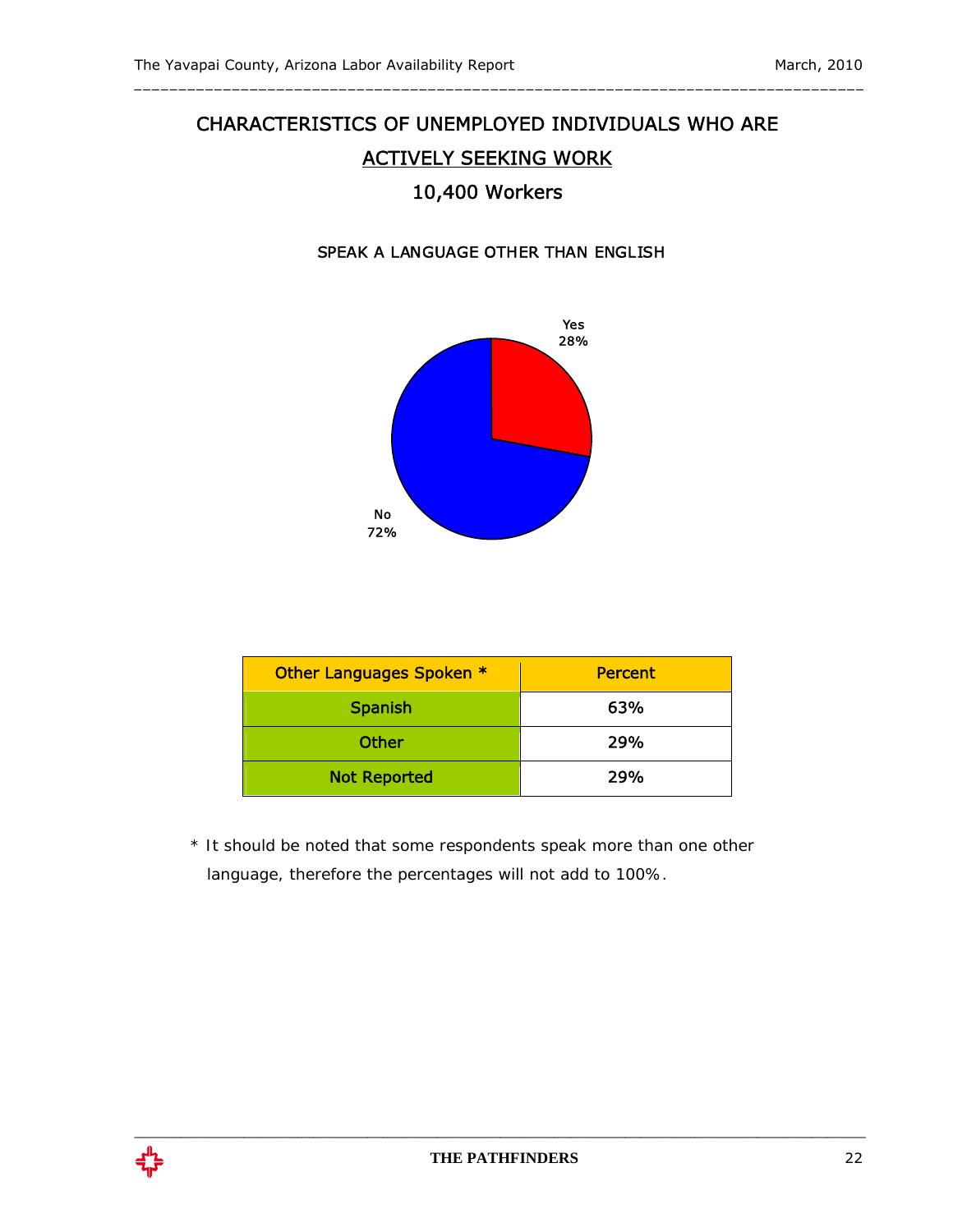### EXPERIENCE OF UNEMPLOYED INDIVIDUALS WHO ARE ACTIVELY SEEKING WORK

\_\_\_\_\_\_\_\_\_\_\_\_\_\_\_\_\_\_\_\_\_\_\_\_\_\_\_\_\_\_\_\_\_\_\_\_\_\_\_\_\_\_\_\_\_\_\_\_\_\_\_\_\_\_\_\_\_\_\_\_\_\_\_\_\_\_\_\_\_\_\_\_\_\_\_\_\_\_\_\_\_\_

#### 10,400 Workers

| <b>Experience Category</b>            | <b>Number of</b><br><b>Workers</b><br>(Rounded) | Percentage<br>of Total | <b>Average Years</b><br>of Experience |
|---------------------------------------|-------------------------------------------------|------------------------|---------------------------------------|
| <b>Customer Service</b>               | 6,100                                           | 59%                    | 13                                    |
| <b>Office Operations</b>              | 5,700                                           | 55%                    | 10                                    |
| Administrative/Management             | 5,000                                           | 48%                    | 12                                    |
| Manufacturing/Assembly/Fabrication    | 3,600                                           | 35%                    | 13                                    |
| Warehouse/Distribution/Transportation | 3,500                                           | 34%                    | 11                                    |
| Maintenance/Installation/Repair       | 3,200                                           | 31%                    | 15                                    |
| <b>Hospitality</b>                    | 3,200                                           | 31%                    | 14                                    |
| <b>Sales</b>                          | 2,900                                           | 28%                    | 9                                     |
| <b>Financial Services/Accounting</b>  | 2,900                                           | 28%                    | 8                                     |
| <b>Medical/Health Sciences</b>        | 2,500                                           | 24%                    | 9                                     |
| <b>Information Technology</b>         | 1,800                                           | 17%                    | 11                                    |
| <b>Call Center</b>                    | 1,500                                           | 14%                    | 10                                    |

The similarities between the experience and skills categories are designed to ensure inclusiveness considering the multitude of tasks and job titles present in most business, government and institutional operations. It should be noted that individuals polled normally have experience and/or skills in multiple categories.

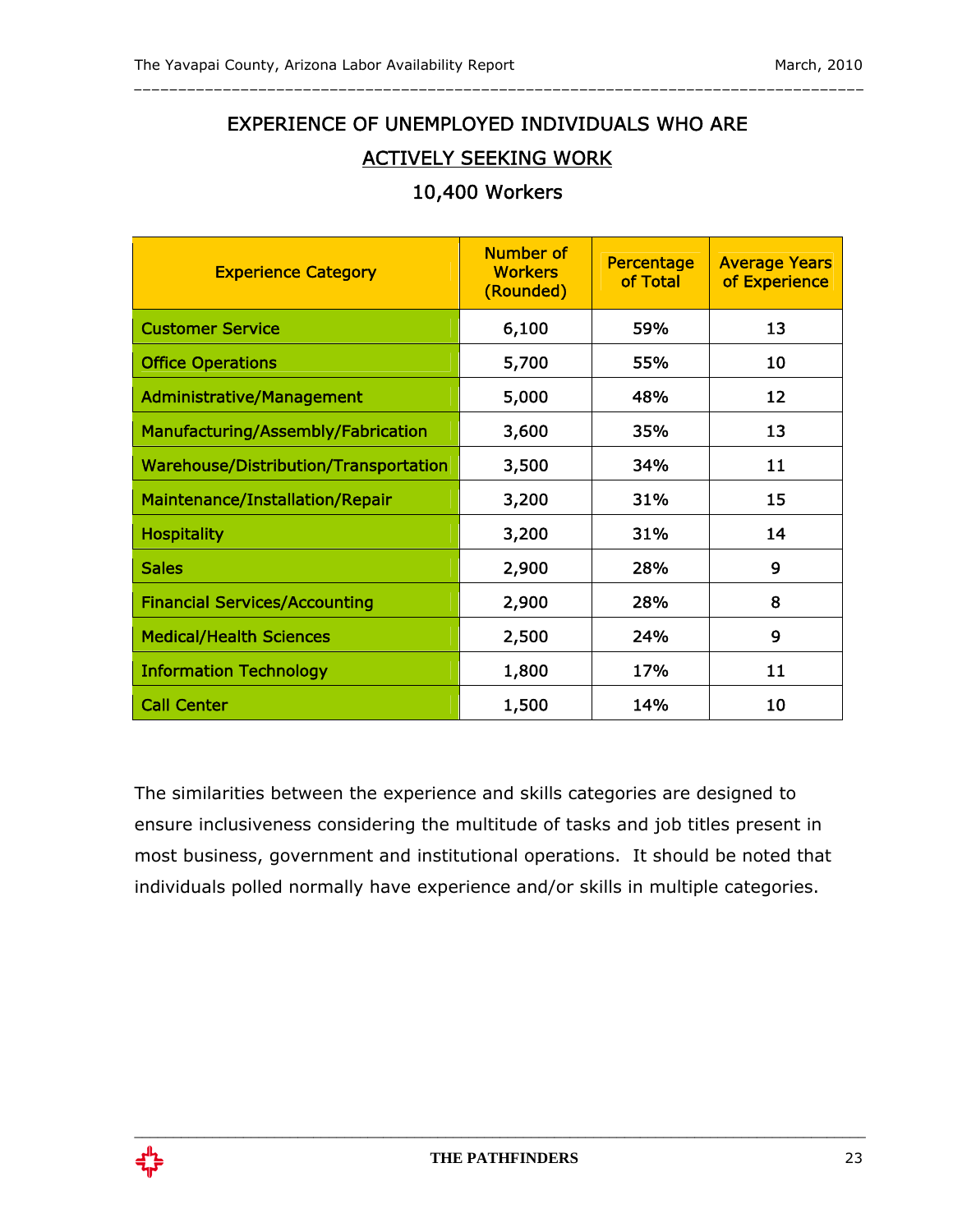### SKILLS OF UNEMPLOYED INDIVIDUALS WHO ARE ACTIVELY SEEKING WORK

\_\_\_\_\_\_\_\_\_\_\_\_\_\_\_\_\_\_\_\_\_\_\_\_\_\_\_\_\_\_\_\_\_\_\_\_\_\_\_\_\_\_\_\_\_\_\_\_\_\_\_\_\_\_\_\_\_\_\_\_\_\_\_\_\_\_\_\_\_\_\_\_\_\_\_\_\_\_\_\_\_\_

### 10,400 Workers

| <b>Skills</b>                               | <b>Number of Workers</b><br>(Rounded) | Percentage of<br><b>Total</b> |
|---------------------------------------------|---------------------------------------|-------------------------------|
| <b>Office Operations</b>                    | 5,400                                 | 52%                           |
| <b>Administrative/Management</b>            | 5,300                                 | 51%                           |
| Maintenance/Installation/Repair             | 4,000                                 | 38%                           |
| Machining/Welding/Other Industrial Machines | 3,600                                 | 35%                           |
| <b>Warehouse/Materials Handling</b>         | 3,200                                 | 31%                           |
| Manufacturing/Assembly/Fabrication          | 2,500                                 | 24%                           |
| <b>Medical/Health Sciences</b>              | 1,800                                 | 17%                           |
| <b>Information Technology</b>               | 1,500                                 | 14%                           |
| <b>Electronics/Engineering</b>              | 1,400                                 | 13%                           |
| <b>Technician/Quality Assurance</b>         | 700                                   | 7%                            |

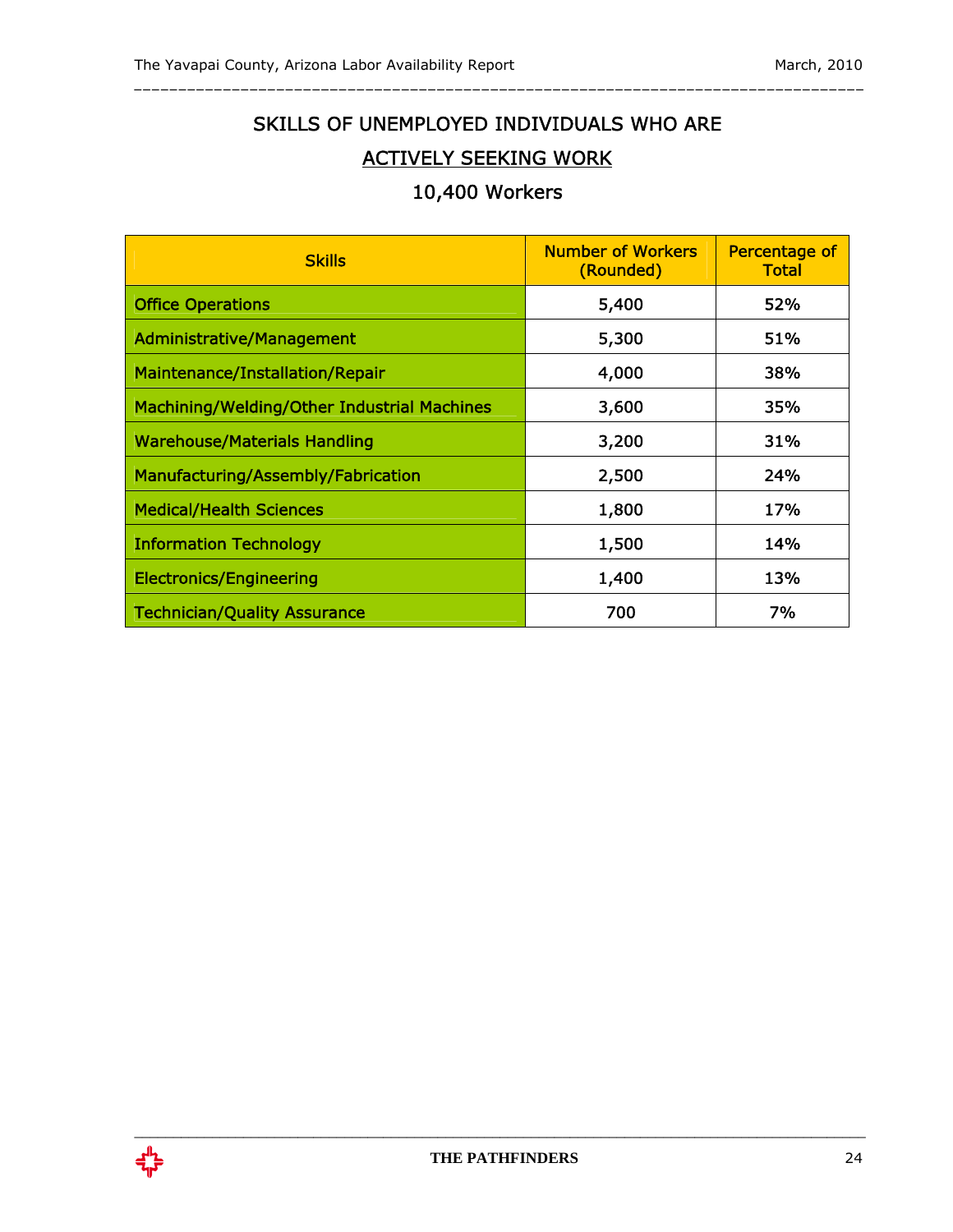#### NATIONAL COMPARISONS OF UNDEREMPLOYED WORKFORCE

\_\_\_\_\_\_\_\_\_\_\_\_\_\_\_\_\_\_\_\_\_\_\_\_\_\_\_\_\_\_\_\_\_\_\_\_\_\_\_\_\_\_\_\_\_\_\_\_\_\_\_\_\_\_\_\_\_\_\_\_\_\_\_\_\_\_\_\_\_\_\_\_\_\_\_\_\_\_\_\_\_\_

This section of the report provides comparisons of the pay rates, experience and skills of the labor shed's underemployed workforce with the underemployed workforces in other areas previously surveyed by The Pathfinders. A prospect company considering the Yavapai County region as a location will judge its workforce on a comparative basis. The comparative data for other locations used in the following charts reflect information accumulated over the past eighteen months. The Pathfinders maintains a continuing database of over 700 surveyed counties and communities and more than 30 million workers. In the charts, the Yavapai County region is referred to as "labor shed".

The chart below illustrates the median current and desired wages of the underemployed workers in the Yavapai County labor shed as compared to those underemployed workers in all locations surveyed by The Pathfinders over the past eighteen months. As indicated, the median current pay of all surveyed, underemployed workers over the past eighteen months is \$15.65 per hour, and the median desired pay of these workers is \$17.05 per hour. As shown, survey results indicate that the Yavapai County region's underemployed workers have higher pay rates in both median current pay and desired pay than other locations surveyed.



#### COMPARISON OF MEDIAN CURRENT / DESIRED WAGES (per hour)

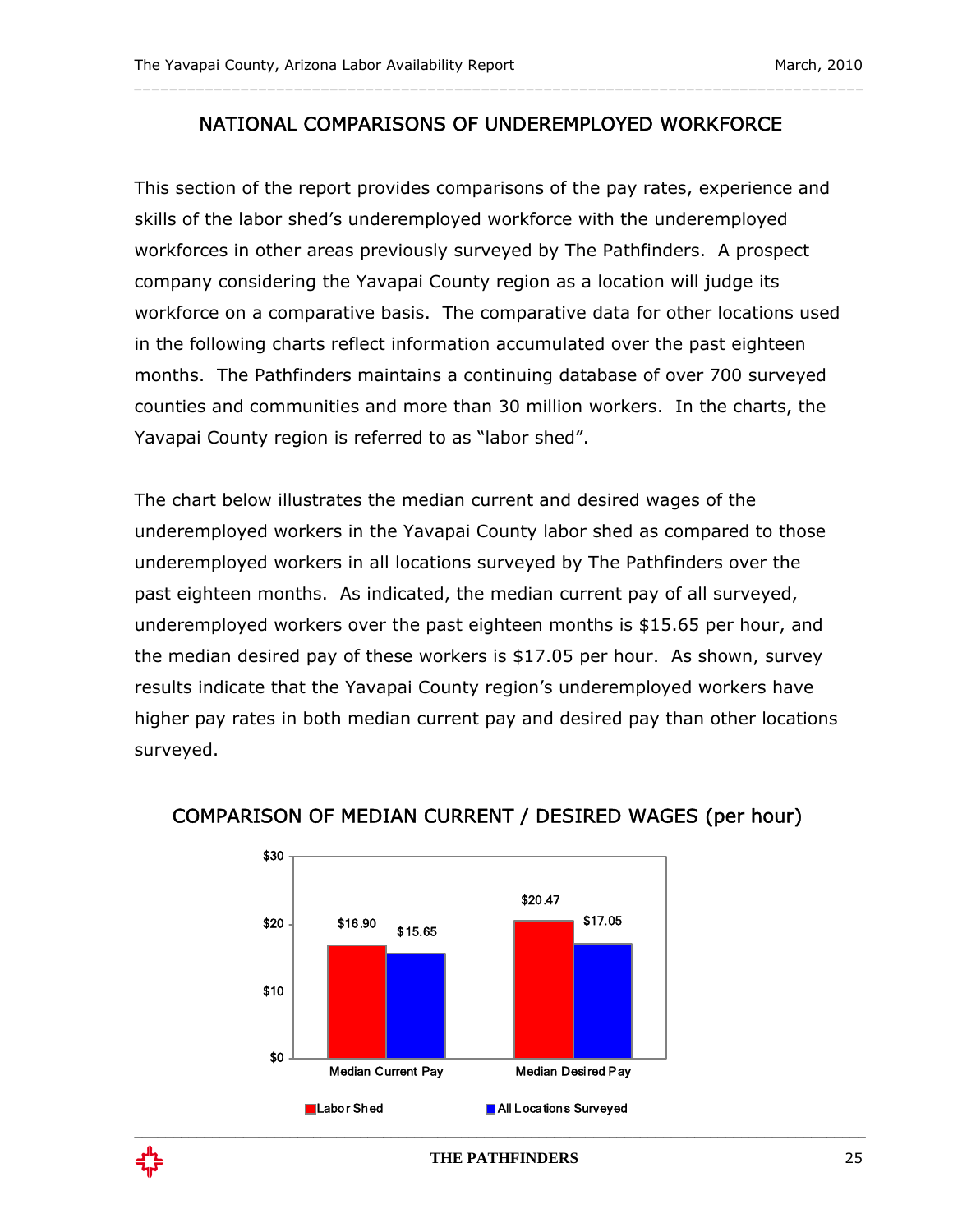

\_\_\_\_\_\_\_\_\_\_\_\_\_\_\_\_\_\_\_\_\_\_\_\_\_\_\_\_\_\_\_\_\_\_\_\_\_\_\_\_\_\_\_\_\_\_\_\_\_\_\_\_\_\_\_\_\_\_\_\_\_\_\_\_\_\_\_\_\_\_\_\_\_\_\_\_\_\_\_\_\_\_







**Labor Shed Other Locations**



MEDICAL / HEALTH SCIENCES



**Labor Shed Other Locations**

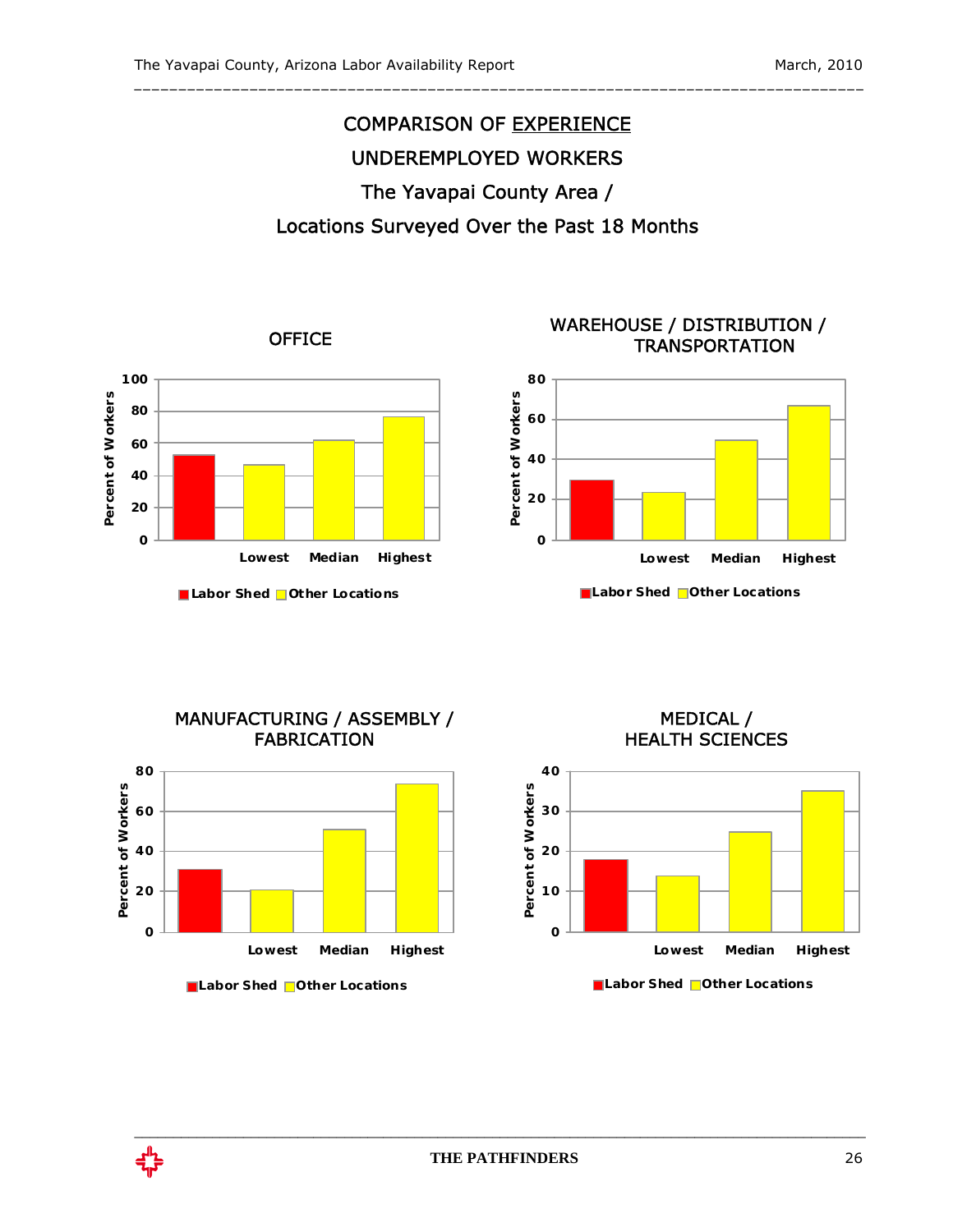

\_\_\_\_\_\_\_\_\_\_\_\_\_\_\_\_\_\_\_\_\_\_\_\_\_\_\_\_\_\_\_\_\_\_\_\_\_\_\_\_\_\_\_\_\_\_\_\_\_\_\_\_\_\_\_\_\_\_\_\_\_\_\_\_\_\_\_\_\_\_\_\_\_\_\_\_\_\_\_\_\_\_

#### MAINTENANCE / INSTALLATION / REPAIR CALL CENTER





**Labor Shed Other Locations**

INFORMATION TECHNOLOGY



CUSTOMER SERVICE



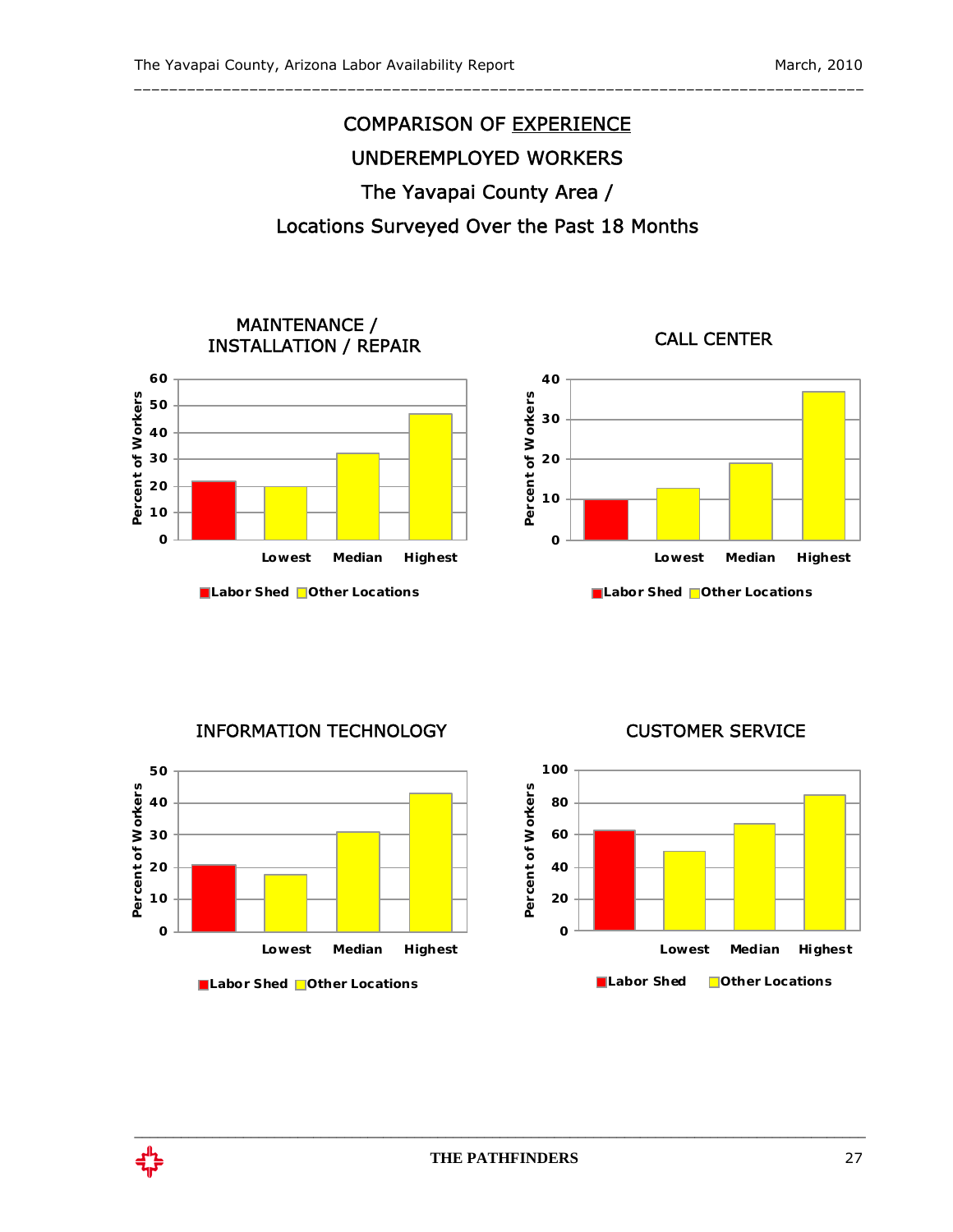### SUMMARY COMPARISON OF EXPERIENCE UNDEREMPLOYED WORKERS The Yavapai County Area / Locations Surveyed Over the Past 18 Months

\_\_\_\_\_\_\_\_\_\_\_\_\_\_\_\_\_\_\_\_\_\_\_\_\_\_\_\_\_\_\_\_\_\_\_\_\_\_\_\_\_\_\_\_\_\_\_\_\_\_\_\_\_\_\_\_\_\_\_\_\_\_\_\_\_\_\_\_\_\_\_\_\_\_\_\_\_\_\_\_\_\_



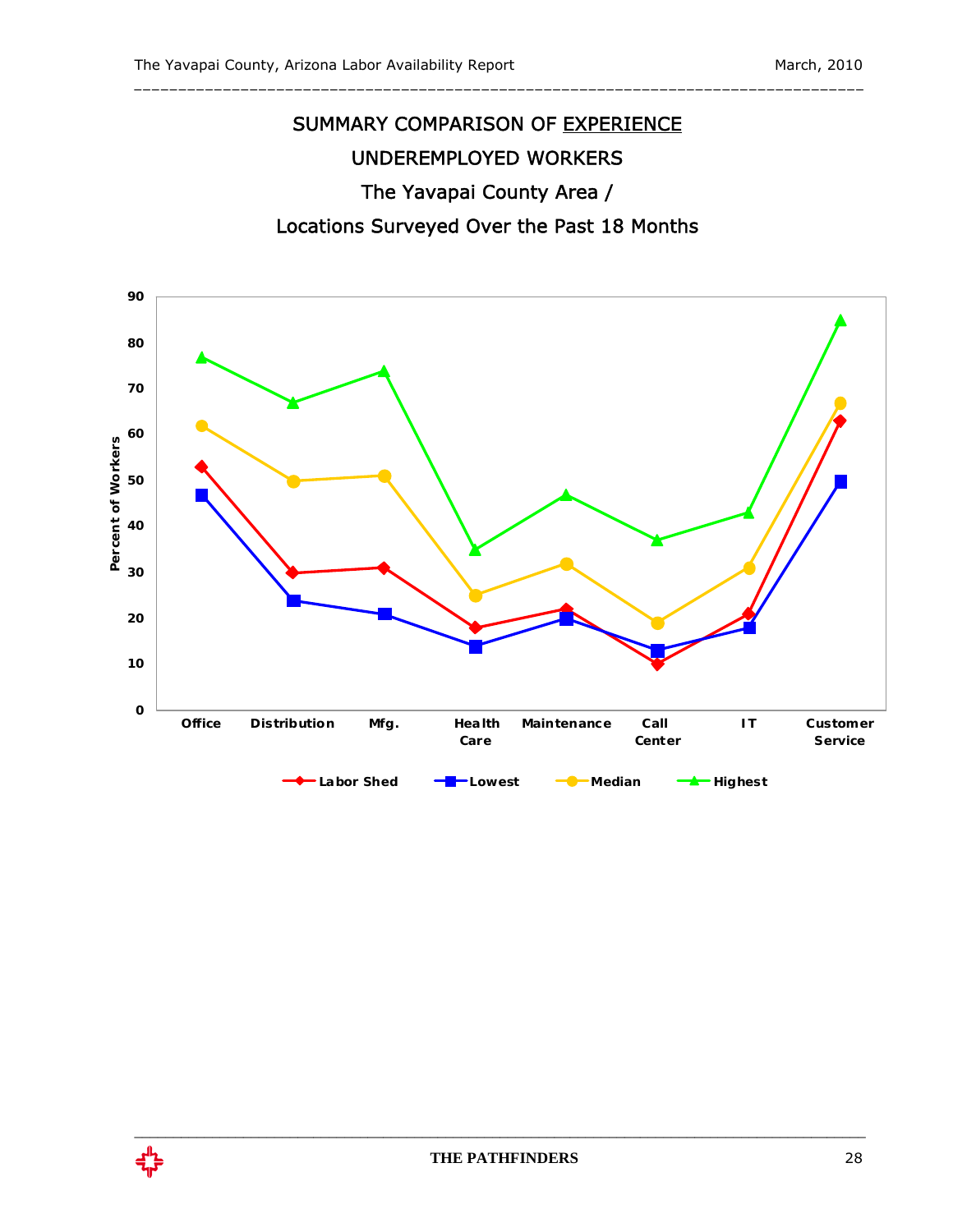

\_\_\_\_\_\_\_\_\_\_\_\_\_\_\_\_\_\_\_\_\_\_\_\_\_\_\_\_\_\_\_\_\_\_\_\_\_\_\_\_\_\_\_\_\_\_\_\_\_\_\_\_\_\_\_\_\_\_\_\_\_\_\_\_\_\_\_\_\_\_\_\_\_\_\_\_\_\_\_\_\_\_



OFFICE WAREHOUSE / MATERIALS HANDLING



**Labor Shed Other Locations**



MEDICAL / HEALTH SCIENCES



**Labor Shed Other Locations**

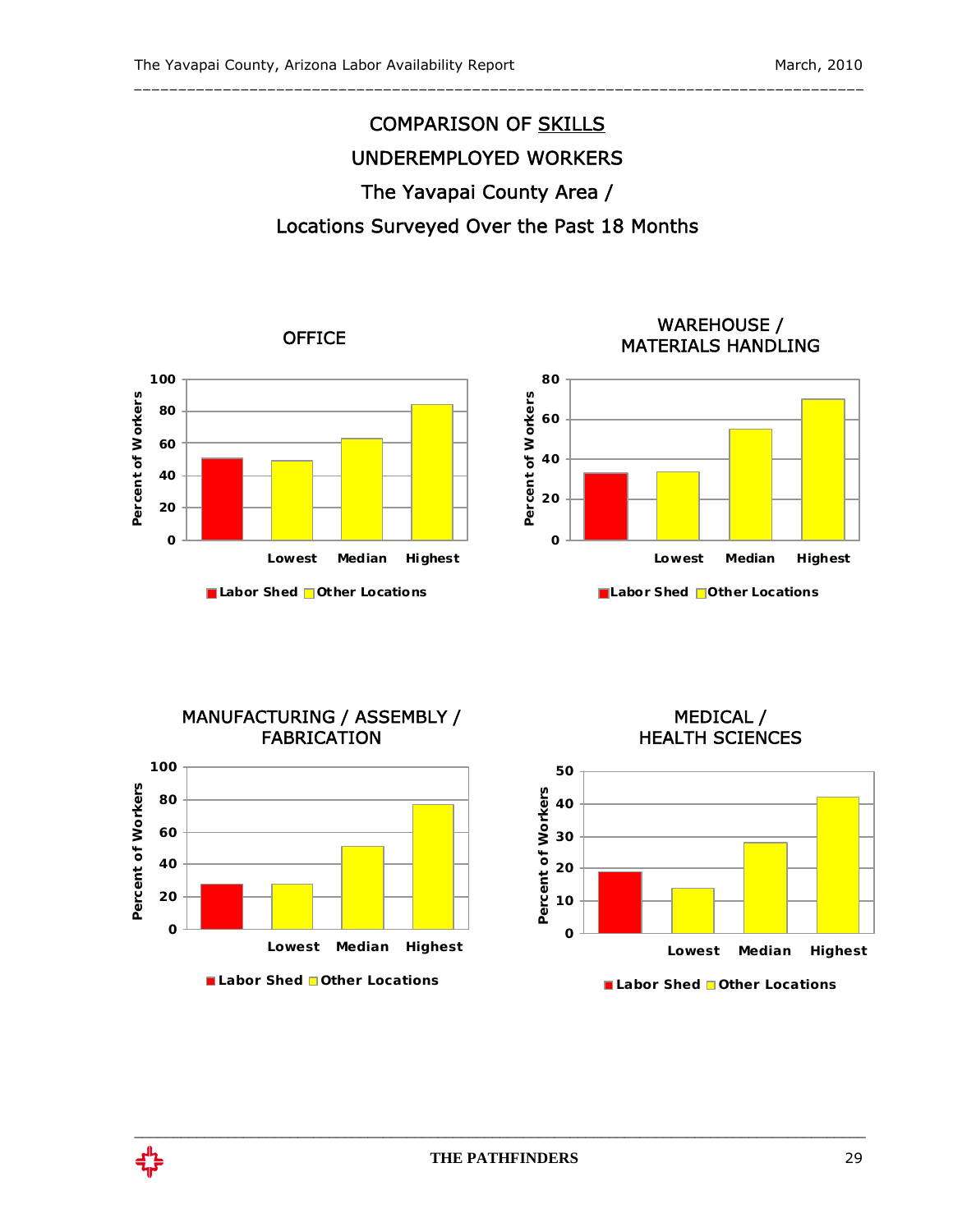

\_\_\_\_\_\_\_\_\_\_\_\_\_\_\_\_\_\_\_\_\_\_\_\_\_\_\_\_\_\_\_\_\_\_\_\_\_\_\_\_\_\_\_\_\_\_\_\_\_\_\_\_\_\_\_\_\_\_\_\_\_\_\_\_\_\_\_\_\_\_\_\_\_\_\_\_\_\_\_\_\_\_

#### MAINTENANCE / INSTALLATION / REPAIR



#### TECHNICIAN / QUALITY **ASSURANCE**



**Labor Shed Other Locations**

INFORMATION TECHNOLOGY



ELECTRONICS / ENGINEERING



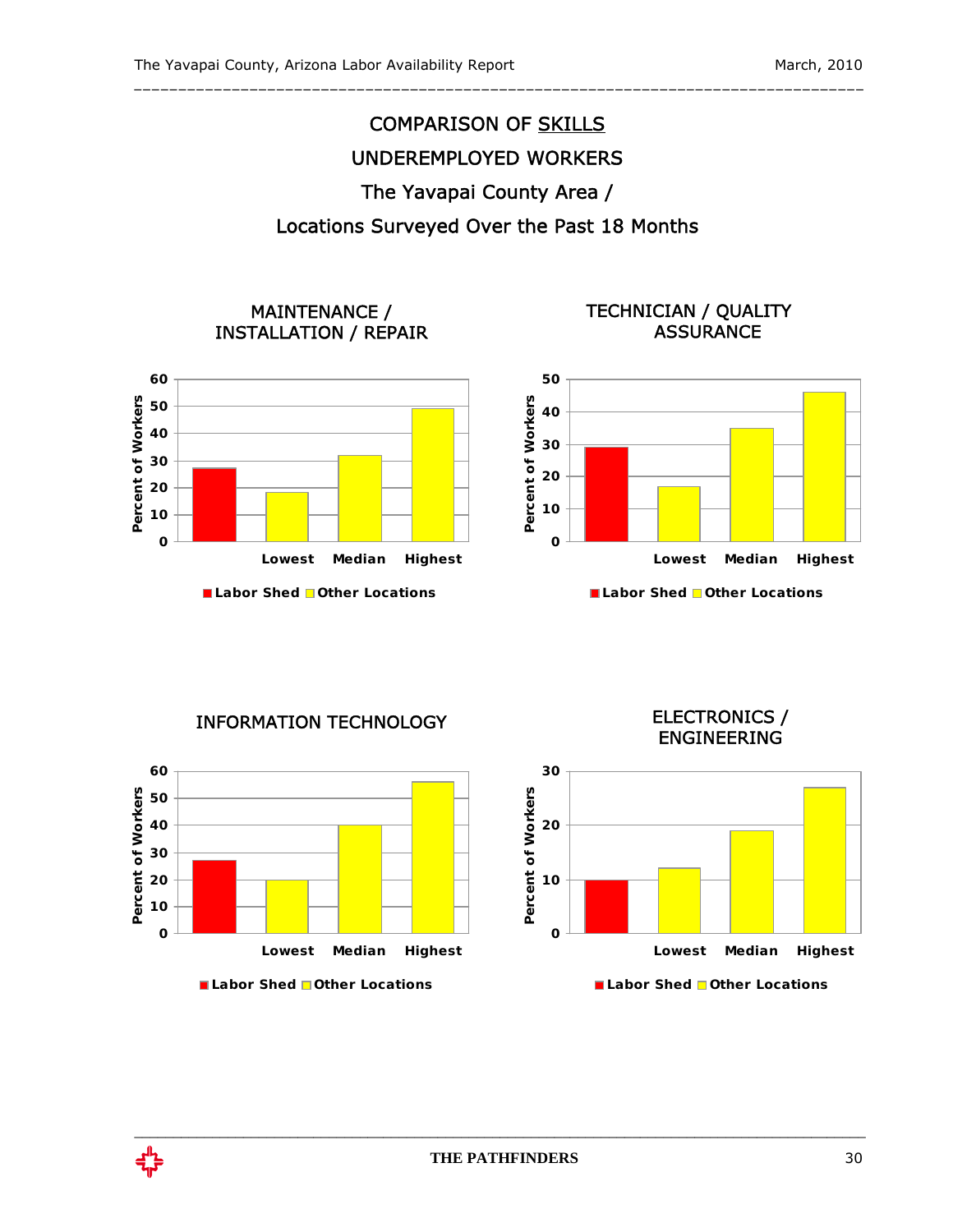### SUMMARY COMPARISON OF SKILLS UNDEREMPLOYED WORKERS The Yavapai County Area / Locations Surveyed Over the Past 18 Months

\_\_\_\_\_\_\_\_\_\_\_\_\_\_\_\_\_\_\_\_\_\_\_\_\_\_\_\_\_\_\_\_\_\_\_\_\_\_\_\_\_\_\_\_\_\_\_\_\_\_\_\_\_\_\_\_\_\_\_\_\_\_\_\_\_\_\_\_\_\_\_\_\_\_\_\_\_\_\_\_\_\_